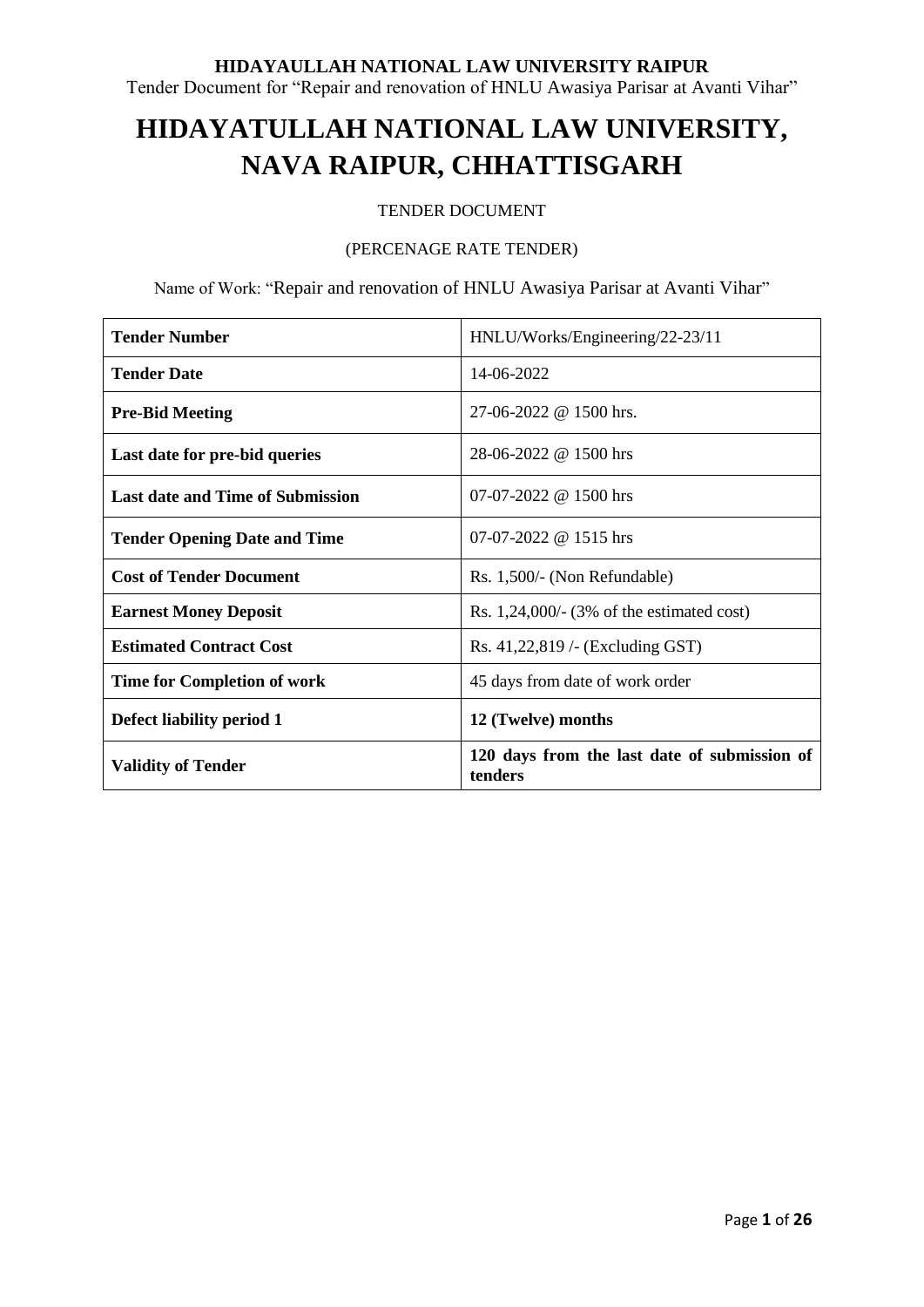Tender Document for "Repair and renovation of HNLU Awasiya Parisar at Avanti Vihar"

# **TECHNICAL BID**

 $\overline{1}$ 

| <b>TABLE OF CONTENTS</b> |                                            |                |  |  |
|--------------------------|--------------------------------------------|----------------|--|--|
| S.No.                    | <b>Description</b>                         | Page No.       |  |  |
| $\mathbf{1}$             | Notice Inviting Tender                     | $\overline{4}$ |  |  |
| $\overline{2}$           | Terms and Conditions to the Tenderer       | $4 - 6$        |  |  |
| 3                        | Additional Conditions of the Contract      | 7              |  |  |
| $\overline{4}$           | Scope of Work and Technical Specifications | $8 - 11$       |  |  |
| 5                        | Checklist fo the Submission of Tender      | 12             |  |  |

 $\overline{\phantom{a}}$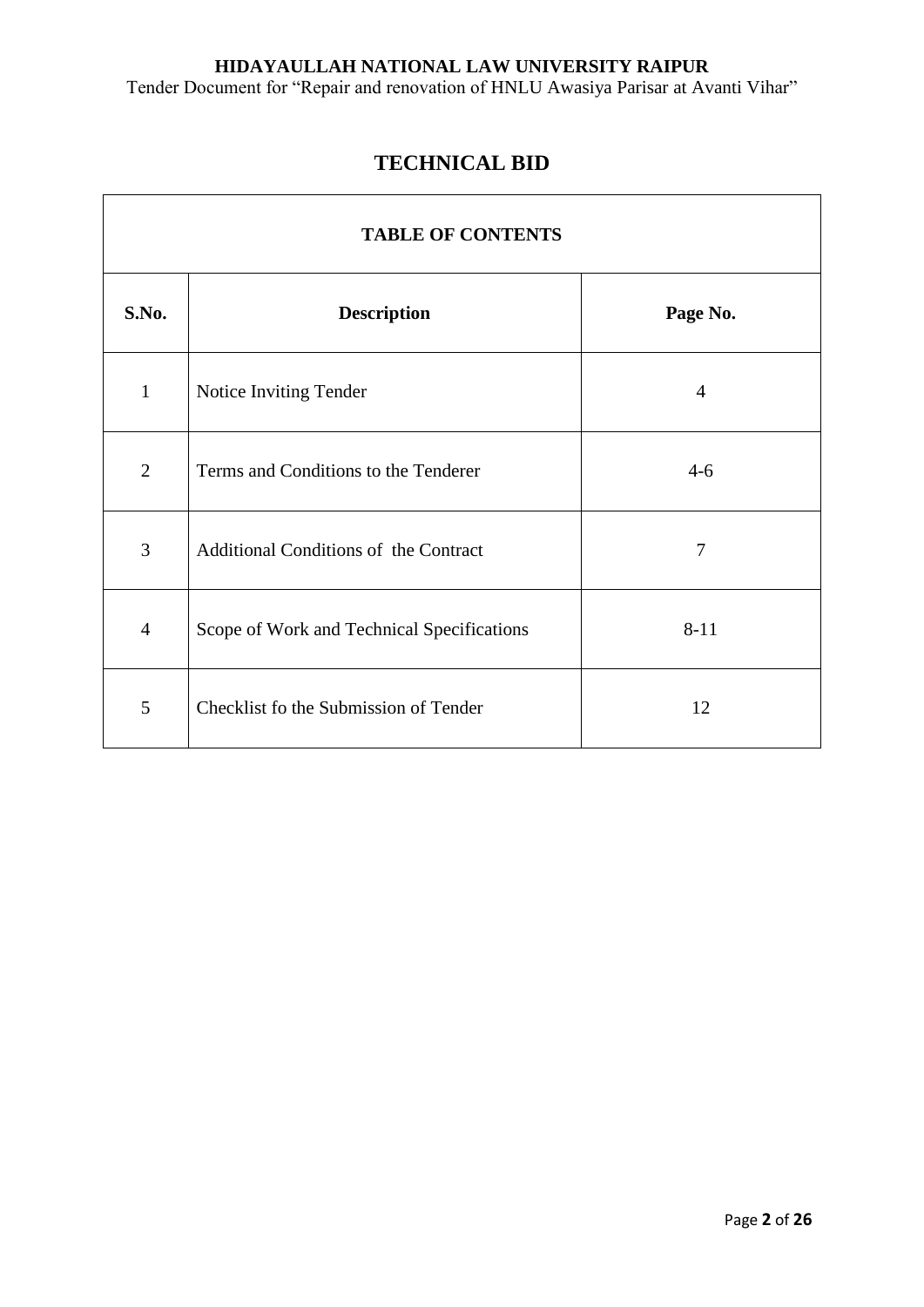Tender Document for "Repair and renovation of HNLU Awasiya Parisar at Avanti Vihar"

HNLU/Works/Engineering/21-22/11 Date: 14-06-2022

### **NOTICE INVITING E-TENDER**

The Registrar, HNLU RAIPUR, invites E-tender Percentage Rate Tender under Two part Bid System containing Part-I (Technical Bid) & Part-II (Financial Bid) from the approved and eligible contractors and other bona-fide agencies.

Cost of Tender Rs. 1,500/- (Rupees One Thousand Five Hundred only), NON REFUNDABLE, should be transferred online though Debit Card/Credit Card/Net Banking. Tender without "Cost of Tender Document" will be summarily rejected. The Earnest Money (EMD) should be transferred online though Debit Card/Credit Card/Net Banking/NEFT/RTGS. Tender without requisite EMD will be summarily rejected. The Acknowledgment Slip of both the transfer i.e. cost of Tender and EMD should be submitted separately.

### *Eligibility Criteria*

Contractors who fulfill the following minimum criteria shall be considered as eligible tenderer: Contractors should have satisfactorily completed the works as mentioned below during the last 07 (Seven) years ending last day of the Tender:

- 03 (three) similar works each costing not less than 40% of estimated cost of Tender; or
- 02 (two) similar works each costing not less than 60% of estimated cost of Tender; or
- 01 (one) similar work costing not less than 80% of estimated cost of tender;

executed under Central/State Government Department / Autonomous Body / Central/State Public Sector Undertaking/Private Reputed Organizations

Similar work shall mean: *Repairing and Renovation of residential buildings*

Completion certificate issued by Competent Authority will only be considered as credential. If the Completion certificate issued by Competent Authority does not reflect the type of work, then Final bill / Schedule of Quantity of the qualifying works also to be attached along with the Completion certificates. Certificate from private individuals for whom such works have been executed shall not be accepted.

The tender document (consisting of specifications, the schedule of quantities of various types of items to be executed, the set of terms and conditions of the contract and other documents / drawings, if any) can be downloaded from the online Portal of TENDERWIZARD http:tenderwizard.com/HNLURAIPUR & University"s website http://www.hnlu.ac.in. Corrigendum, if any, will be published after pre-bid meeting only on University Website and TENDERWIZARD Portal. The University shall not be responsible for any delay / difficulties / inaccessibility of downloading facility for any reason whatsoever. In case of any discrepancy between the tender documents downloaded from internet and the master copy available in this office, the latter shall prevail and will be binding on the tender(s). No claim on this account will be entertained. Rates quoted by the tenderer should be exclusive of GST/ all taxes. GST/ all taxes will be paid separately.

Tender should be submitted as per the prescribed format within the specified date and time to the Registrar, HNLU RAIPUR, failing which the offer shall be summarily rejected. Bid Validity period is 60 Days from submission date of bid. Bid will be opened by Purchase Committee, HNLU RAIPUR. The University reserves the right to reject any tender without assigning any reason thereof.

> **Registrar HNLU, Raipur**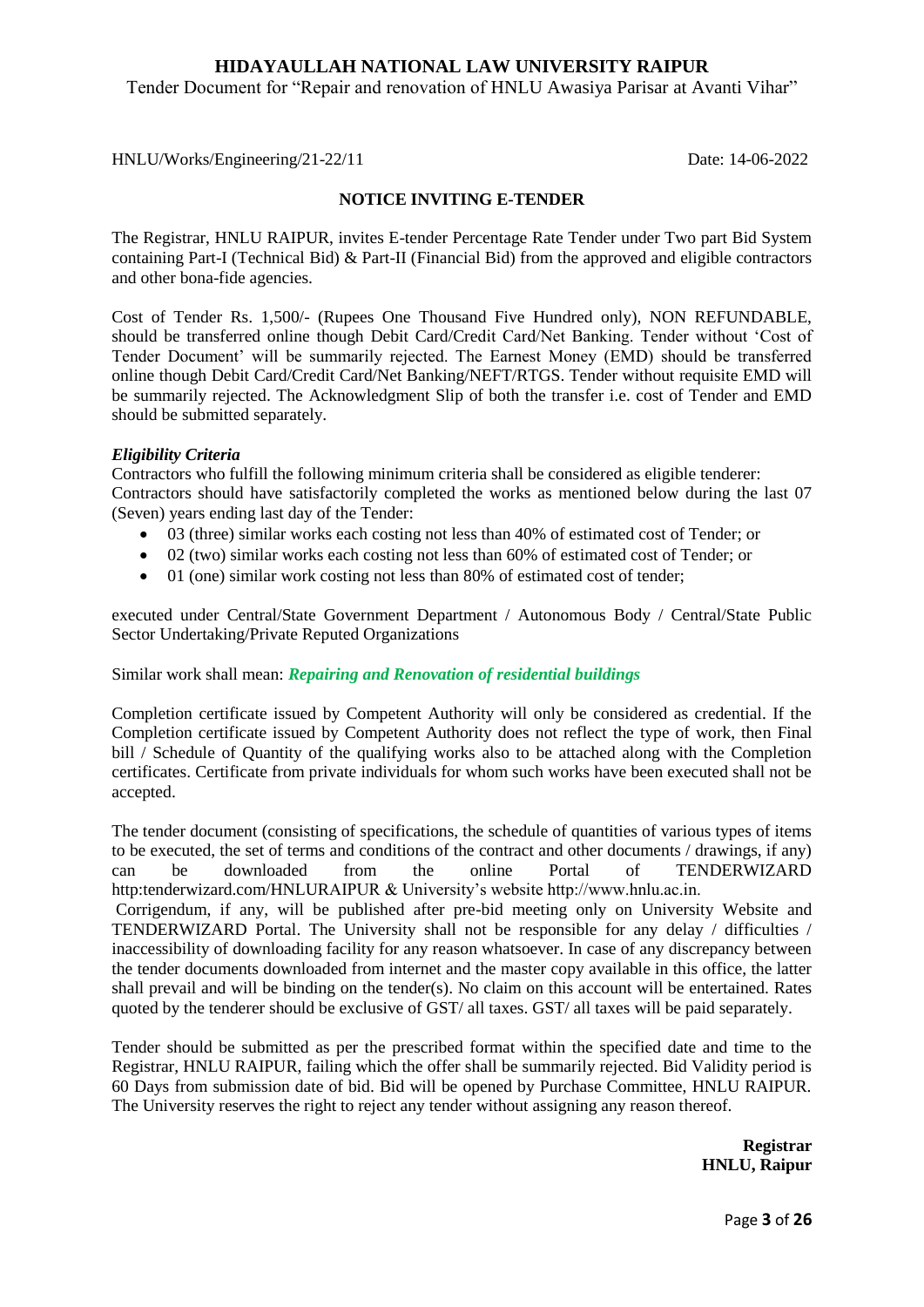Tender Document for "Repair and renovation of HNLU Awasiya Parisar at Avanti Vihar"

### **GENERAL TERMS AND CONDITIONS TO THE TENDERER**

- 1. The tenderer is directed to follow the conditions of tender and general conditions of contract of HNLU RAIPUR.
- 2. The tenderer shall visit and inspect the site and obtain all information on his own responsibility and at own cost, which may be necessary for the purpose of quoting and submitting the tender. No excuse or ignorance as to site conditions and local information shall be accepted after awarding of the contract.
- 3. The time for completion of work shall be as per tender document
- 4. The Earnest Money received shall be refunded without any interest, after the award of work order. The Earnest Money Deposit (EMD) of successful tenderer shall be retained and converted as Performance guarantee amount.
- 5. Earnest Money Deposit (EMD) will be forfeited in the following cases
	- If the tenderer withdraws / modifies his tender during the period of Bid Validity.
	- If the tenderer does not accept the correction of arithmetical errors of his tender.
	- If the tenderer after award of work, does not start the work within the stipulated time period as per Letter of Acceptance / Work Order.

### 6. **Eligibility Criteria**

Contractors who fulfill the following requirements shall be considered as Eligible Tenderer Agencies should have satisfactorily completed during the last 07 (Seven) years :

- 03 similar works each costing not less than 40% of estimated cost
- 02 similar works each costing not less than 60% of estimated cost
- 01 similar work costing not less than 80% of estimated cost

### 7. **Submission of Bid**

The bids shall be submitted **ONLINE** in **Two Bid System:**

- I. *Tender Fee and EMD* will comprise of -
- Cost of Tender Paper Rs. 1,500.00 (Rs. One Thousand Five Hundred Only) NON REFUNDABLE payable online transfer mode only i.e. Debit Card/Credit Card/Net Banking. Tender without 'Cost of Tender Document' will be treated as cancelled.
- EMD of Rs 4,78,000/- (Rs. Four Lakh Seventy Eight Thousand Only) payable online transfer mode only i.e. Debit Card/Credit Card/Net Banking. Bid without EMD would be summarily rejected.
- II. *Technical Bid* will comprise of
	- Self-certified copies of Credential documents fulfilling the minimum eligibility criteria as per the tender notice, i.e., Experience Certificates for completion of similar type of job within last seven years.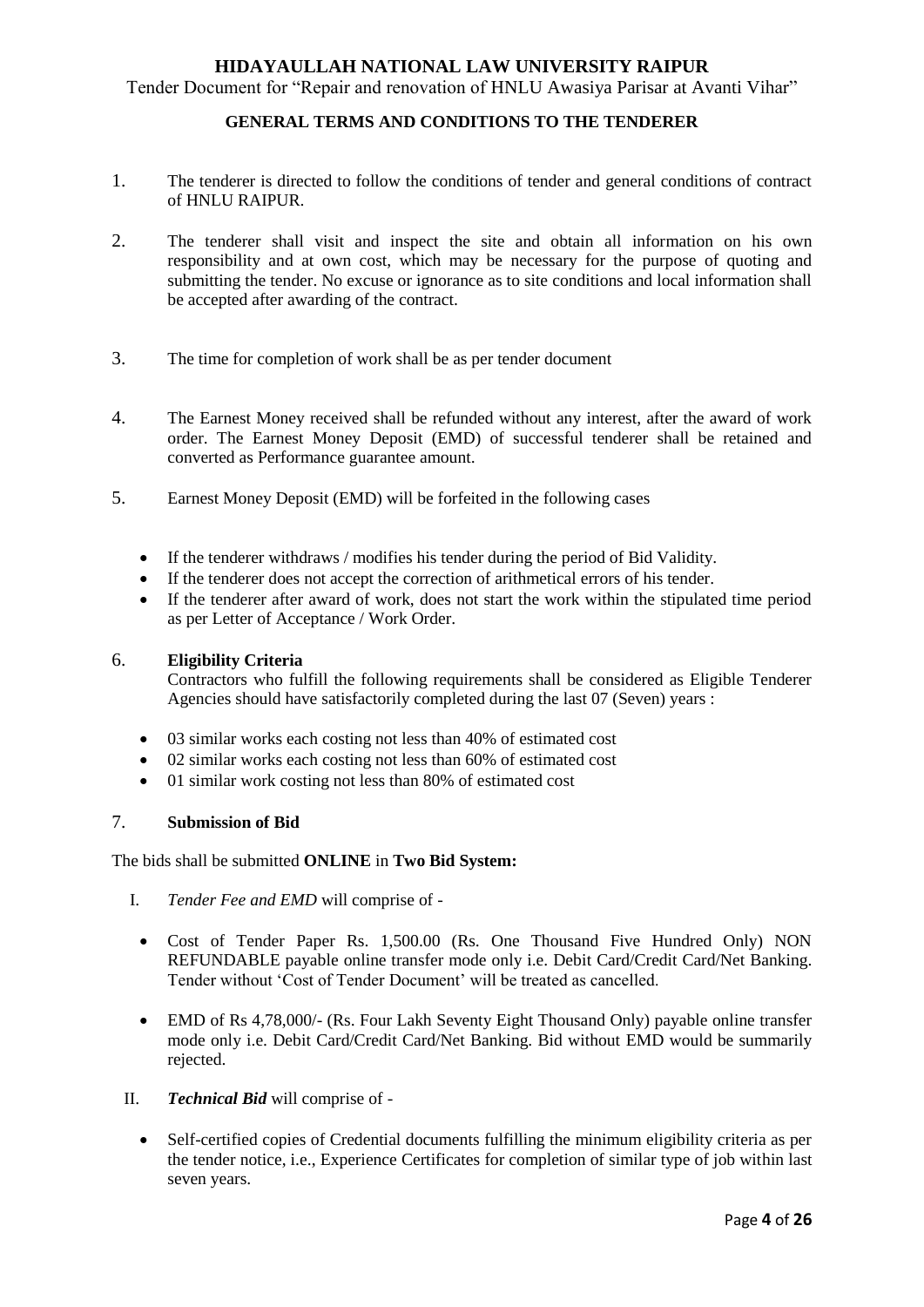Tender Document for "Repair and renovation of HNLU Awasiya Parisar at Avanti Vihar"

- Original Tender Document Part-I: Technical Bid duly Digitally Signed.
- Self-certified copies of Statutory documents like registration with state and central government bodies, Trade License, PAN, IT Returns for last 3 years and GST Registration details.

All the documents should be submitted online.

III. Financial Bid will comprise of-

Original Tender Document – Part-II: Financial Bid in percentage should be submitted online and Form of Tender as an acceptance to the terms and conditions set in the tender (Digitally Signed).

- Each and every page of the tender documents and correspondences accompanying the tender shall have to be duly Digitally signed by the Tenderer / Authorised Signatory before submission. The person / officer signing the tender / bid should be the Owner / Proprietor / Partner / CEO / MD / Director of the company or delegated the power of authorization to sign.
- The tenderer shall have to submit certified copies of valid Trade License, PAN, Income Tax Return for last 3 years, GST registration details, other statutory tax clearance certificates (if any) and credential documents fulfilling the minimum eligibility criteria along with this tender. The original copies of above documents will have to be produced when demanded for verification by the University.
- All Rates, Amounts, Percentages, & Sums shall have to be quoted in figures and words. If the rate/percentage quoted in words does not tally with the rate/percentage quoted in figures then the rate/percentage given in words shall be considered.
- No alteration shall be made by the tenderer in the tender and no conditional tender will be entertained. Tender with split percentages will not be considered.
- 8. The Tender shall remain valid for a period of 120 Days from the date of opening of the Tender. If before expiry of the validity period or issue of work order, whichever is earlier, the tenderer amends / modifies / withdraws his bid, making unacceptable to the University, and then the Earnest Money Deposit shall be liable to forfeiture at the option of the University.
- 9. The percentage rates quoted by the tenderer should be exclusive of GST, (GST will be paid as per actual based on Government Notification) but inclusive of freight, cost for loading & unloading etc. and must hold good till the completion of work and shall not be subjected to escalation due to increase in local market rates of materials and labour. No claim on this account whatsoever shall be entertained at any stage including the extended period, if any.
- 10. Tenderer has to submit the tender containing original priced offer in the prescribed format as detailed in Schedule of Quantities of the tender document duly signed and stamped. No condition / stipulation shall be provided in the priced offer (Part-II). In case of any deviation / stipulation found in the priced offer, the same shall be considered null and void and the offer is liable to be rejected.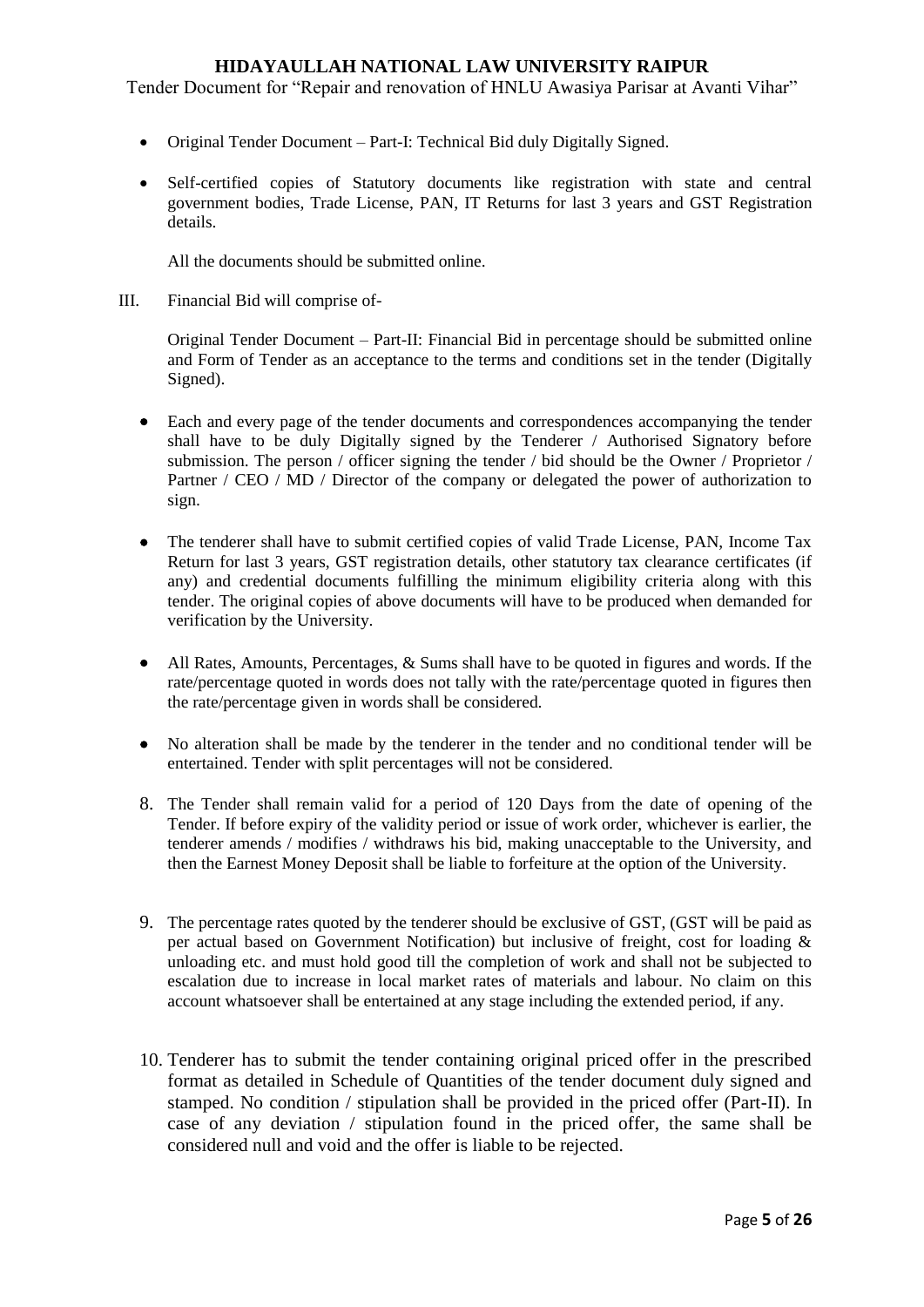- 11. The right to reject all offer(s) or split up the total requirement and award the contract to one or more than one party if considered necessary or to cancel the Tender rests with the University
- 12. The Intending tenderers will have to produce documentary evidence in original in support of their credentials. If any information furnished by the tenderer is found as false / fabricated then his Tender will be rejected and treated as cancelled, even if the same is detected at any stage after signing of the contract and would lead to termination of the contract besides forfeiture of Earnest Money Deposit (EMD) and liabilities towards prosecution under appropriate law. In such cases, the tenderer will be debarred from participation in future tendering process of the University for next 03 (Three) years.
- 13. The University reserves the right to accept or reject any or all the offer including the lowest quote without assigning any reason.
- 14. The successful tenderer, shall deposit an amount equal to 3% of the tendered and accepted value of the work as performance guarantee in the form of Demand Draft/Bank Guarantee of a Scheduled Bank in favour of HNLU RAIPUR. MSMEs are exempted from EMD. The time allowed for submission of the performance guarantee shall be 06 days of receiving "Letter of Acceptance" (LOA). If the tenderer fails to deposit the performance guarantee within the time period, i.e. within 06th day from the issue of letter of acceptance (LOA), his bid will be rejected and treated as cancelled and the entire Earnest Money Deposit shall be forfeited. After recording of the completion certificate for the work by the competent authority, the performance guarantee shall be returned to the Contractor after 30 days, without any interest.
- 15. Standard Institute payment procedure shall be followed. A sum @ 5% of the gross amount of the bill shall be deducted as Retention Money from the bill of the contractor. The Retention Money of the Contractor shall not be refunded before the expiry of defect liability period (i.e. 12 months) after the issue of the certificate final or otherwise, of completion of work, or till the final bill has been prepared and passed whichever is later.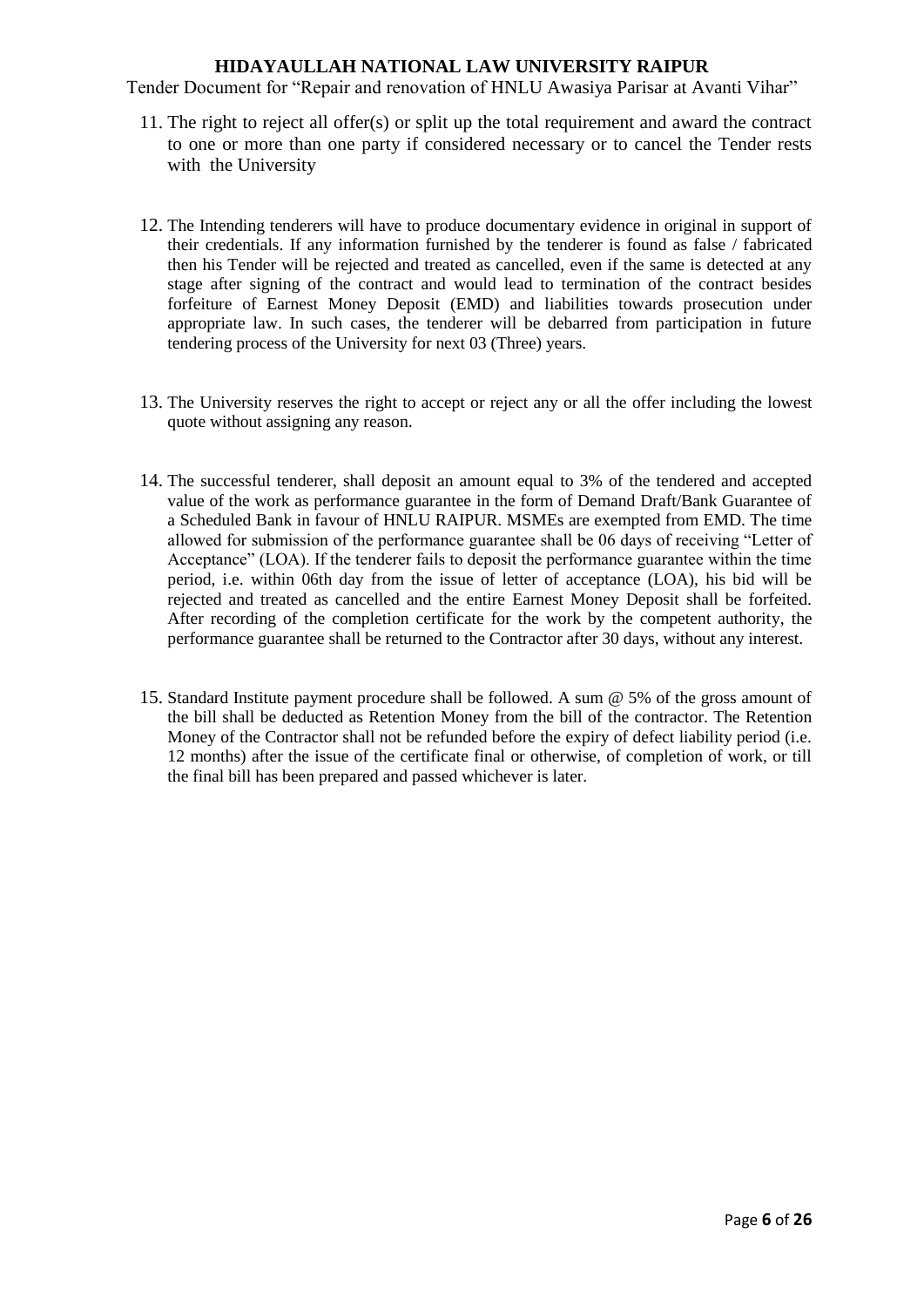Tender Document for "Repair and renovation of HNLU Awasiya Parisar at Avanti Vihar"

### **ADDITIONAL CONDITIONS OF THE CONTRACT**

- **1.** The quantities indicated are approximate and may vary at the time of execution. The University will exercise absolute discretion for operating all or some items of the schedule. Any additional work of similar nature to the extent of 25% of the awarded value may be assigned at the same quoted rate, at the discretion of competent authority.
- **2.** Contractor must remove all the debris from the site of execution and dispose them at suitable places shown by the Engineer or his authorized representative at site.
- **3.** Cement used for the work should not be older than two months from the date of manufacture. The contractor should purchase the cement from authorized dealer and submit the test certificates/vouchers prior to execution of the work.
- **4.** All temporary arrangements, staging, working platforms etc. is to be provided by the tenderer at his own expense to the satisfaction of the Engineer-in-Charge. The University will not however, be liable to pay any compensation due to accident, injury to the contractor"s work men or any account what-so-ever.
- **5.** The University shall be at liberty to take samples during the course execution of work and get the same tested at certified laboratory to ascertain the quality conforming to relevant specification. The cost of sample and the charges for the testing will have to be borne by the contractor.
- **6.** The contractor will have to maintain the work for 01(one) year from the certified date of its completion.
- **7.** The job is to be done as per CGPWD Building works specification for Building / Civil & Electrical works as applicable and provisions made in relevant IS codes must be followed. Wherever these are silent, the construction and completion of works shall confirm to sound engineering practice as approved by the Engineer- In-Charge. In case any dispute arises out of the interpretation of the above, the decision of the Hon"ble Vice-chancellor of the University shall be final and binding to the contractor.
- **8.** Agreement shall be drawn with the successful bidders in prescribed Form.
- **9.** After award of the work, the contractor has to submit a Time Schedule of the work to the university engineer within 7 days.
- **10.** In case the work is not completed, the contractor will have to seek extension 15 days prior to the completion date, in the prescribed format given in this tender.
- **11.** Contractor will not be entitled to claim interest/arrears/escalation cost as a result of the extension given to him.
- **12.** Irrespective of percentage rates quoted by the tenderer, the contractor shall be solely responsible for payment of Minimum Wages to its labor/workers as stipulated by the Government from time to time.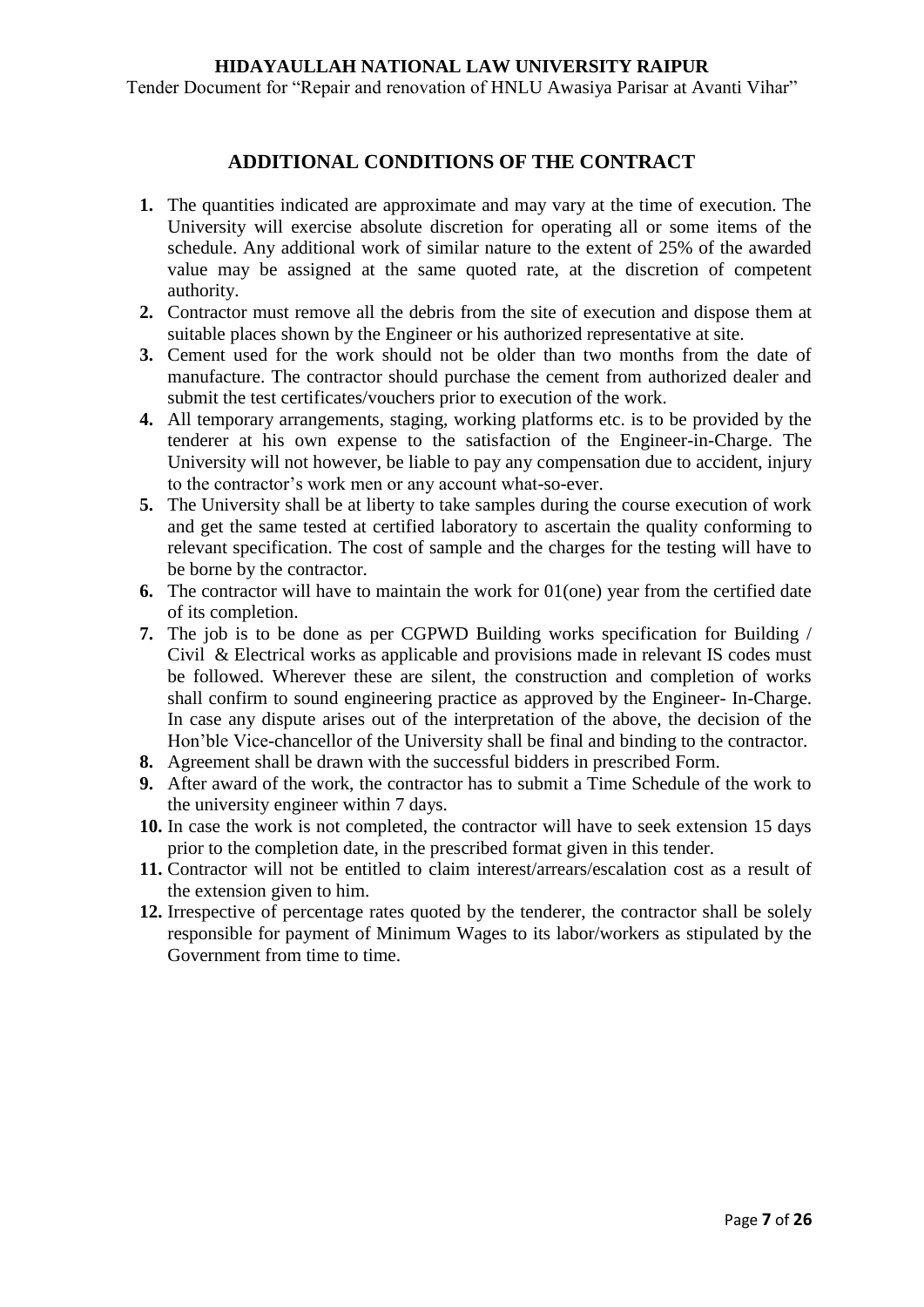Tender Document for "Repair and renovation of HNLU Awasiya Parisar at Avanti Vihar"

### **SCOPE OF WORK AND TECHNICAL SPECIFICATIONS**

**The scope of the work includes: "**Repair and renovation of HNLU Awasiya Parisarat Avanti Vihar**"**

The scope of the work includes primarily the following:

- 1) Painting the external and internal walls of the 12 quarters in two floors of the building at HNLU Awasiya Parisar, Raipur
- 2) Repair of the compound wall and its Painting.
- 3) Erection of the steel railings for existing staircases
- 4) Erection of the lift and associated civil work with safety certificate  $\&$  due statuary approvals if any
- 5) Repair/renovation of the sanitary pipes, conduits and water supply system
- 6) Plinth protection repair and Paving of the outer corridors.

Approved Make List of Material to be used in Civil/ Electrical Works in additional to those in PWD SOR of 2015 and latest corrections, Government of Chhattisgarh

| S. No.         | <b>Material Description</b>                              | <b>Material</b>   |                                           |  |  |
|----------------|----------------------------------------------------------|-------------------|-------------------------------------------|--|--|
|                |                                                          | <b>Brand</b>      | <b>Make</b>                               |  |  |
| 1              | Chloropyriphos                                           | <b>DURSBANCT</b>  | DE-NOCIL Ltd.                             |  |  |
|                |                                                          | Premise Agenda    | Bayer Ltd.                                |  |  |
| $\overline{2}$ | <b>Ordinary Portaland Cement</b><br>$(43 \text{ grade})$ | <b>ACC</b>        | ACC Cements LTd.                          |  |  |
|                |                                                          | Ultra             | Ultra Tech Cement Ltd.                    |  |  |
|                |                                                          | Coromandal        | India Cements Ltd.                        |  |  |
|                |                                                          | <b>Birla</b>      | Birla Corporation Ltd.                    |  |  |
|                |                                                          | Chettinadu        | Chettinadu Cements Corporation Ltd.       |  |  |
|                |                                                          | Bharathi          | Bharathi Cement Corporation Ltd.          |  |  |
|                |                                                          | Dalmia            | Dalmia Cement Bharat Ltd.                 |  |  |
| 3              | <b>Water Proof Material</b>                              | <b>MAPEI</b>      | MAPEI Construction Products India P. Ltd. |  |  |
|                |                                                          | Impermo           | <b>Snoweem Paints</b>                     |  |  |
|                |                                                          | Duraseal          | Apurva India Pvt. Ltd.                    |  |  |
|                |                                                          | <b>ACCO Proof</b> | <b>ACC Cement Ltd</b>                     |  |  |
|                |                                                          | Dr. Fixit         | <b>Pidilite Industries</b>                |  |  |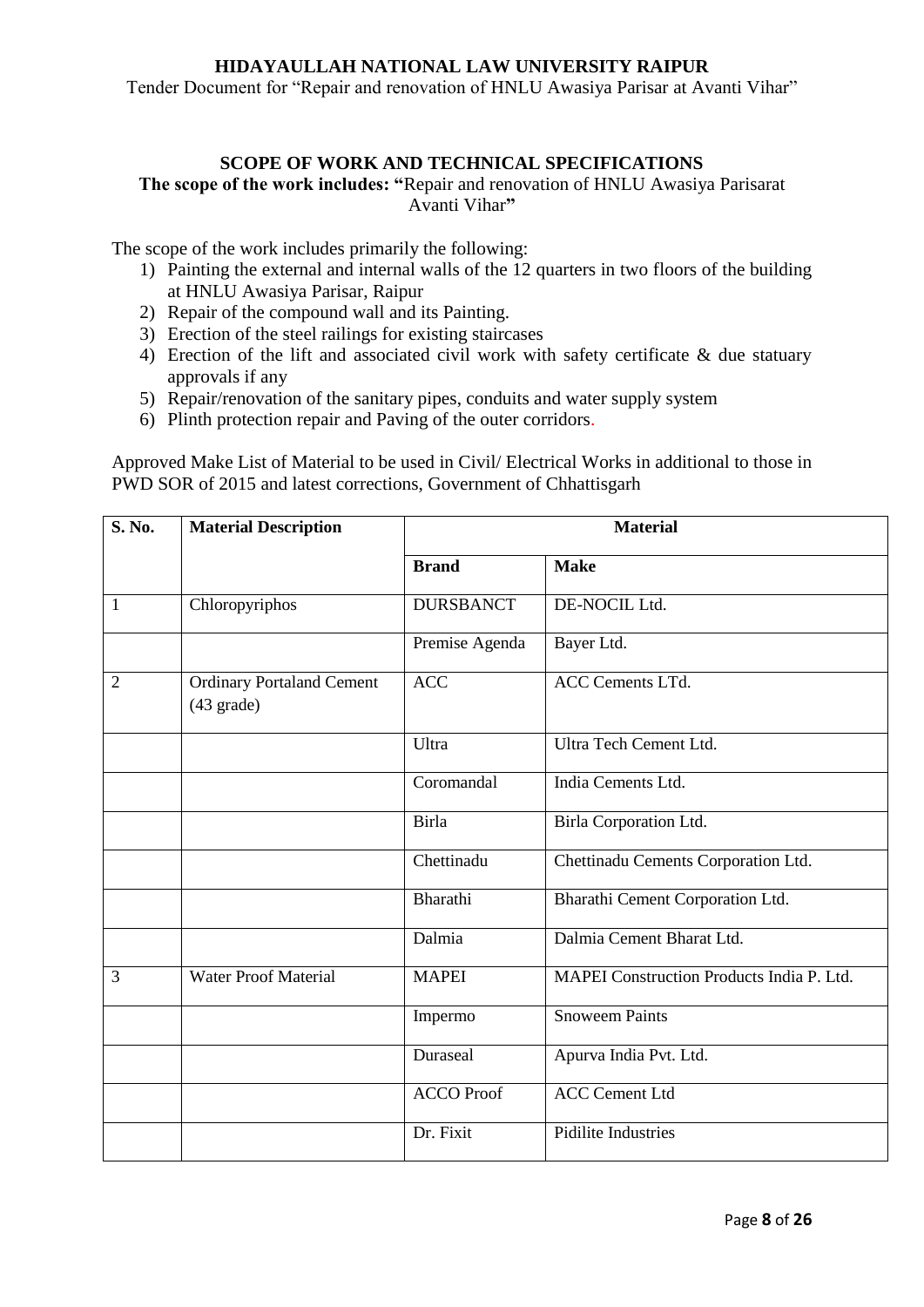| $\overline{4}$ | TMT Bars Fe-500D       | <b>SAIL</b>             | Steel Authority of India Ltd.                |
|----------------|------------------------|-------------------------|----------------------------------------------|
|                |                        | <b>TISCO</b>            | TATA STEEL Ltd.                              |
|                |                        | <b>VIZAG</b>            | Rastriya Ispat Nigam Ltd.                    |
|                |                        | <b>JSW</b>              | JS W Steel Ltd.                              |
|                |                        | Shyam Steel             | Shyam Steel Industries Ltd.                  |
| 5              | Grout                  | Ardex                   | Ardex Endura Adhesive India Pvt. LTd.        |
|                |                        | <b>LATA POXY</b>        | MYK LATICRETE India Pvt. Ltd.                |
|                |                        | Fugabelia,<br>Porcelana | Kerakoll India Pvt. Ltd.                     |
|                |                        | Dr. Fixit               | Pedilite Industries                          |
|                |                        | Weber                   | Saint-Gobin India Pvt. Ltd.                  |
| 6              | <b>AAC Blocks</b>      | Xtralite                | <b>ULTRATECH Cement Ltd.</b>                 |
|                |                        | Areocon                 | <b>HIL</b>                                   |
|                |                        | Siporex                 | <b>SIPOREX</b>                               |
|                |                        | Nucon                   | Green Way Building materials India Pvt. Ltd. |
|                |                        | Renacon                 | Renaatus Procon Pvt. Ltd.                    |
| $\overline{7}$ | <b>Stainless Steel</b> | Salem                   | <b>SAIL</b>                                  |
|                |                        | Jindal                  | <b>JSW</b>                                   |
|                |                        | <b>SAIL</b>             | <b>SAIL</b>                                  |
|                |                        | <b>KINGSTON</b>         | <b>KINGSTON Brass</b>                        |
| 8              | <b>Vitrified Tiles</b> | Asian                   | Asian Granite India Ltd.                     |
|                |                        | <b>NITCO</b>            | NITCO Ltd.                                   |
|                |                        | <b>RAK</b>              | RAK Ceramic India Pvt. Ltd.                  |
|                |                        | Restile                 | Restile Ceramic Ltd.                         |
|                |                        | Kajaria                 | Kajaria Ceramic Ltd.                         |
|                |                        | Somany                  | Somany Ceramic Ltd.                          |
|                |                        | Jhonson                 | Prism Jhonson Ltd.                           |
|                |                        | Orien Bell              | Orien Bell Ltd.                              |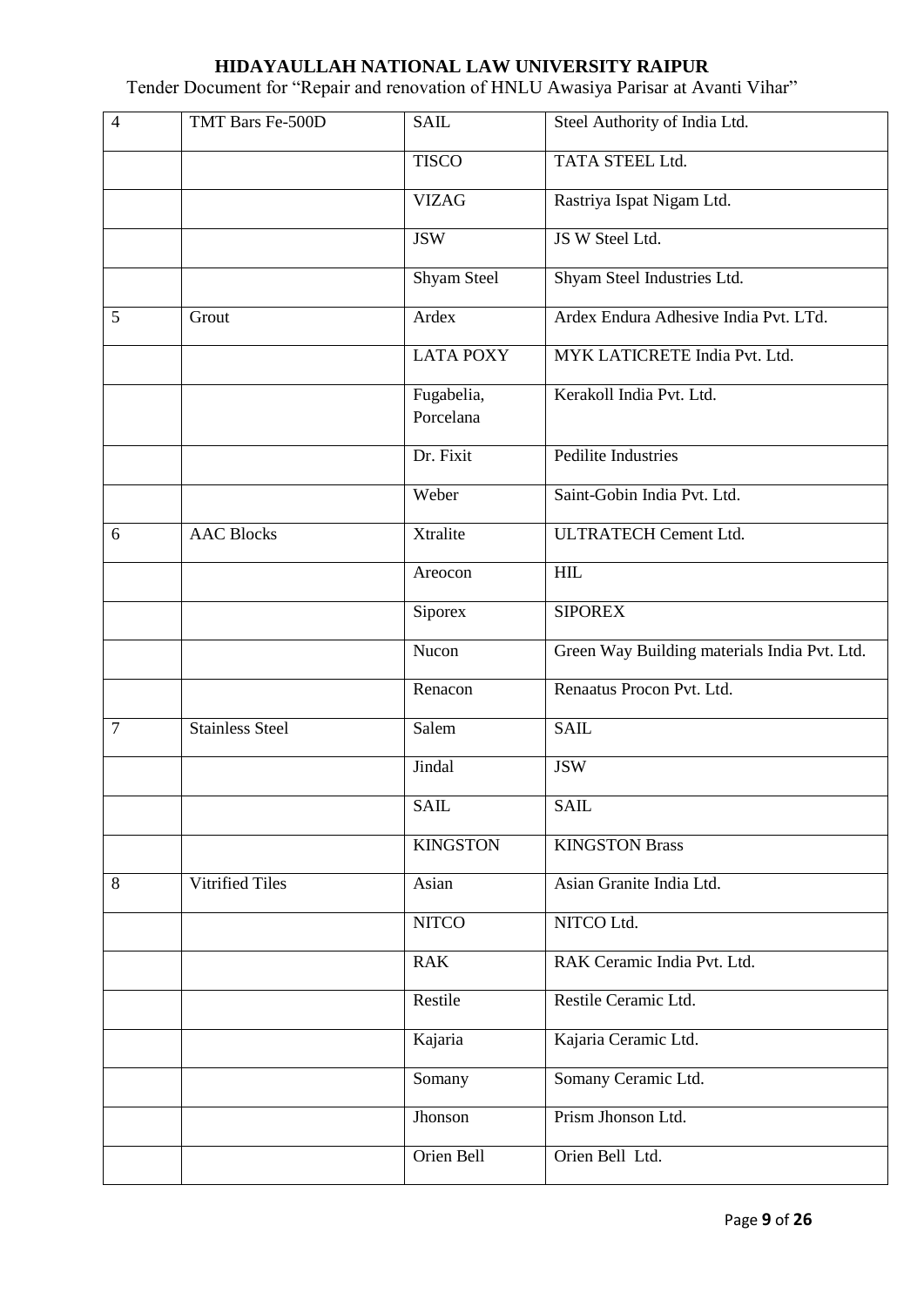|    |                                                  | Varmora Granito | Varmora Granito Granite Pvt. Ltd. |
|----|--------------------------------------------------|-----------------|-----------------------------------|
|    |                                                  | Oasis           | Oasis Vitrified Pvt. Ltd.         |
|    |                                                  | Naveen          | Murudeshwar Ceramics Ltd.         |
| 9  | <b>Glazed Ceramic tiles (Also</b><br>wall Tiles) | Asian           | Asian Granite India Ltd.          |
|    |                                                  | <b>NITCO</b>    | NITCO Ltd.                        |
|    |                                                  | <b>RAK</b>      | RAK Ceramic India Pvt. Ltd.       |
|    |                                                  | Kajaria         | Kajaria Ceramic Ltd.              |
|    |                                                  | Somany          | Somany Ceramic Ltd.               |
|    |                                                  | Jhonson         | Prism Jhonson Ltd.                |
|    |                                                  | Orien Bell      | Orien Bell Ltd.                   |
|    |                                                  | Varmora Granito | Varmora Granito Granite Pvt. Ltd. |
|    |                                                  | Oasis           | Oasis Vitrified Pvt. Ltd.         |
|    |                                                  | Naveen          | Murudeshwar Ceramics Ltd.         |
| 10 | Synthetic enamel paint                           | Premium enamel  | Assian Paint Ltd.                 |
|    |                                                  | Dulex           | ICI dulex Ltd.                    |
|    |                                                  | Nerolac         | Nerolac Paints Ltd.               |
|    |                                                  | Berger          | <b>Berger Paints</b>              |
|    |                                                  | Nippon          | Nippon Paint India Ltd.           |
| 11 | CPVC Pipes and fittings                          | Supreme         | Supreme Industries Ltd.           |
|    |                                                  | Finolex         | Finolex Industries Ltd.           |
|    |                                                  | Astral          | Astral Polytechnik Ltd.           |
|    |                                                  | Prince          | Prince Pipes and fittings Ltd.    |
|    |                                                  | Ajay            | Ajay Industrial corporation       |
|    |                                                  | Prayag          | Prayag polymers Pvt. Ltd.         |
|    |                                                  | Vectus          | Vectus Industries Ltd.            |
|    |                                                  | Truflo          | HIS Ltd.                          |
|    |                                                  | Birla Aerocon   | HIL Ltd.                          |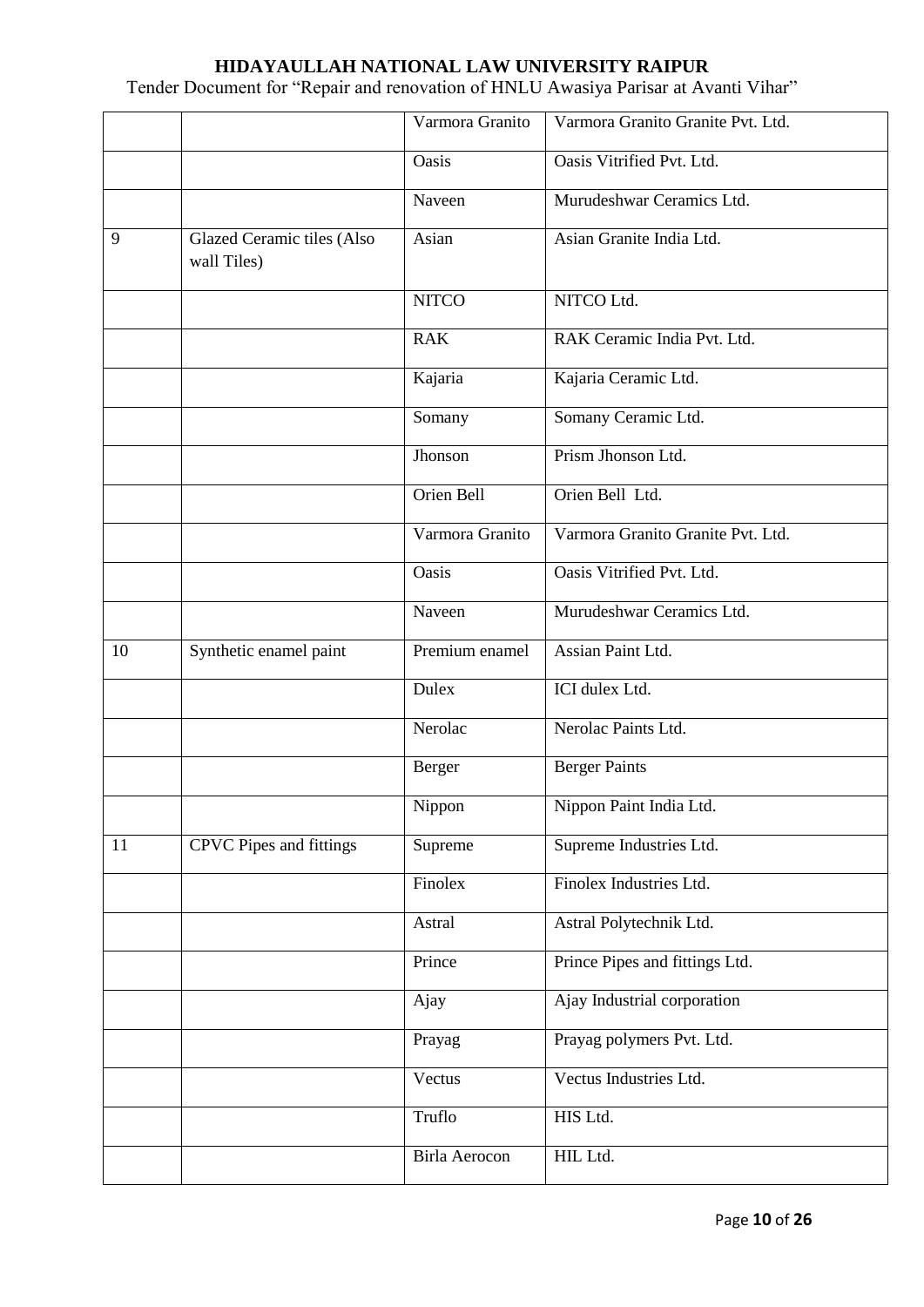Tender Document for "Repair and renovation of HNLU Awasiya Parisar at Avanti Vihar"

|    |                         | Anil         | Anil Thermoplastics Pvt. Ltd. |
|----|-------------------------|--------------|-------------------------------|
| 12 | Water Proofing Compound | Fosroc       | Fosroc India                  |
|    |                         | Sika         | Sika India                    |
|    |                         | Dr. Fixit    | Podilite Industries           |
|    |                         | <b>CICO</b>  | CICO Technologies Ltd.        |
|    |                         | Impermo      | Snoweem paints                |
|    |                         | Accoproof    | <b>ACC Cements Ltd.</b>       |
|    |                         | Ardex Endura | Ardex Endura (India) Ltd.     |
|    |                         | Alchemica    | Alchemica Ltd.                |

**Note:** For items not covered in the above list or in case of non-availability of preferred make of any item listed above, the make / brand to be used in the work should be CGPWD approved or should have prior approval from the Engineer-in-charge.

The work to be carried out under the contract shall, except as otherwise provided in these conditions, include all labour, materials, tools, plants, equipment and transport which may be required in preparation of and for and in the full and entire execution and completion of the works. The descriptions given in the Schedule of Quantities shall, unless otherwise stated, be held to include waste on material carriage and cartage, lead, lift, safety works, carrying and return of empties, hoisting, setting, fitting and fixing in position and all other labour necessary and for the full and entire execution and completion as aforesaid in accordance with good practice and recognised principles.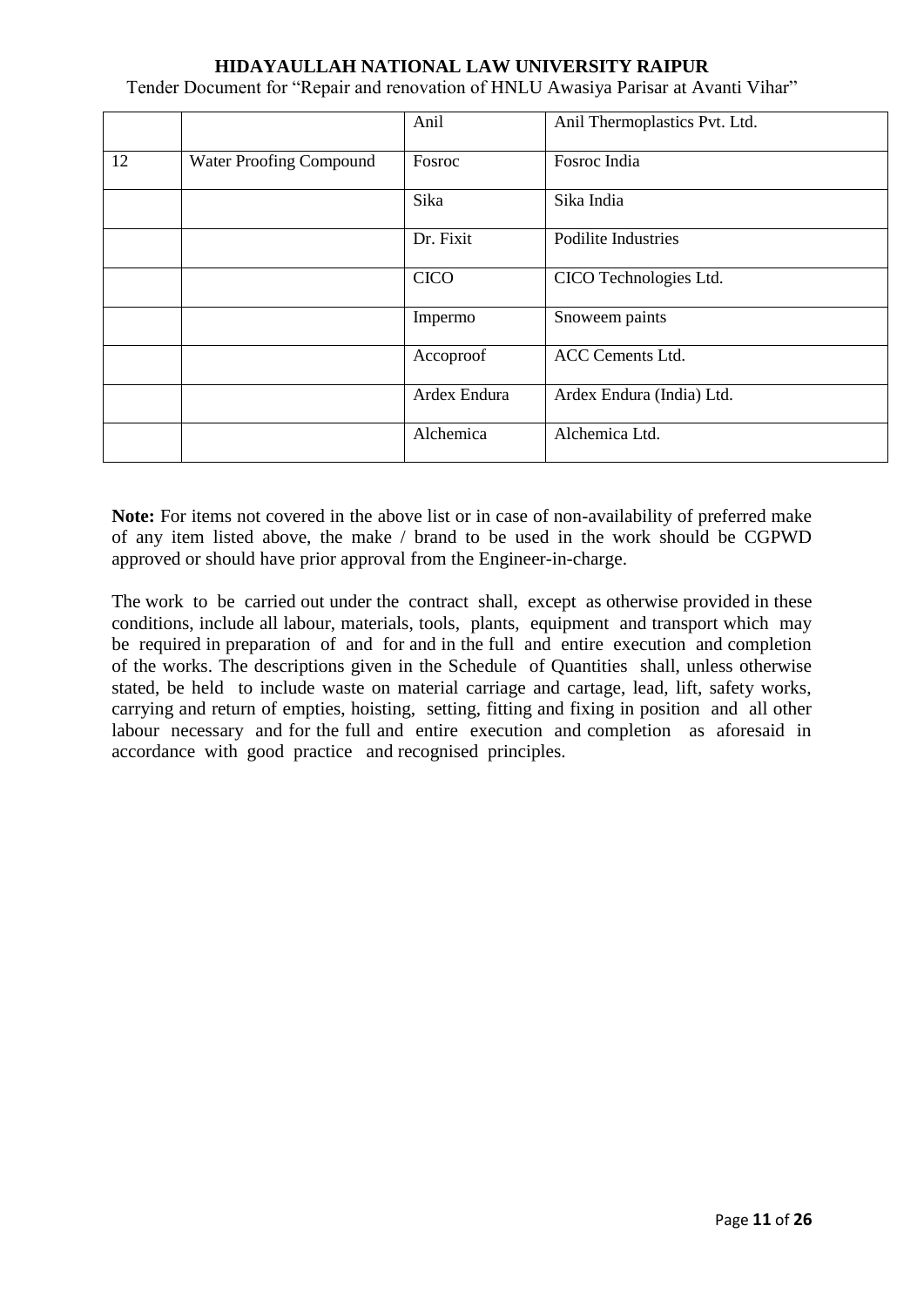Tender Document for "Repair and renovation of HNLU Awasiya Parisar at Avanti Vihar"

# **CHECKLIST FOR TENDER SUBMIISSION (TWO BID)**

(To be filled by the Tenderer by putting " $\sqrt{ }$ " and to be signed & stamped)

| S.No. | Description                                                               | Yes | N <sub>o</sub> |
|-------|---------------------------------------------------------------------------|-----|----------------|
| 1.    | <b>Tender Fee</b>                                                         |     |                |
| 2.    | <b>EMD</b>                                                                |     |                |
| 3.    | Documents as per Pre-Eligibility<br>Criteria                              |     |                |
| 4.    | Each pages of the tender document<br>duly signed and stamped              |     |                |
| 5.    | Financial Bid filled up with<br>quoted<br>with proper Signature $&$ Stamp |     |                |
| 6.    | Tender Document should be<br>digitally signed by<br>the<br>Tenderer       |     |                |
| 7.    | of the<br>tender<br>Annexures<br>document duly signed and<br>stamped      |     |                |

*I / We do hereby declare that all the above mentioned documents are enclosed as per the tender document.* 

| Name of the Tenderer (in Block letters): |
|------------------------------------------|
|                                          |
|                                          |
| Signature:                               |
|                                          |
|                                          |
| Address:                                 |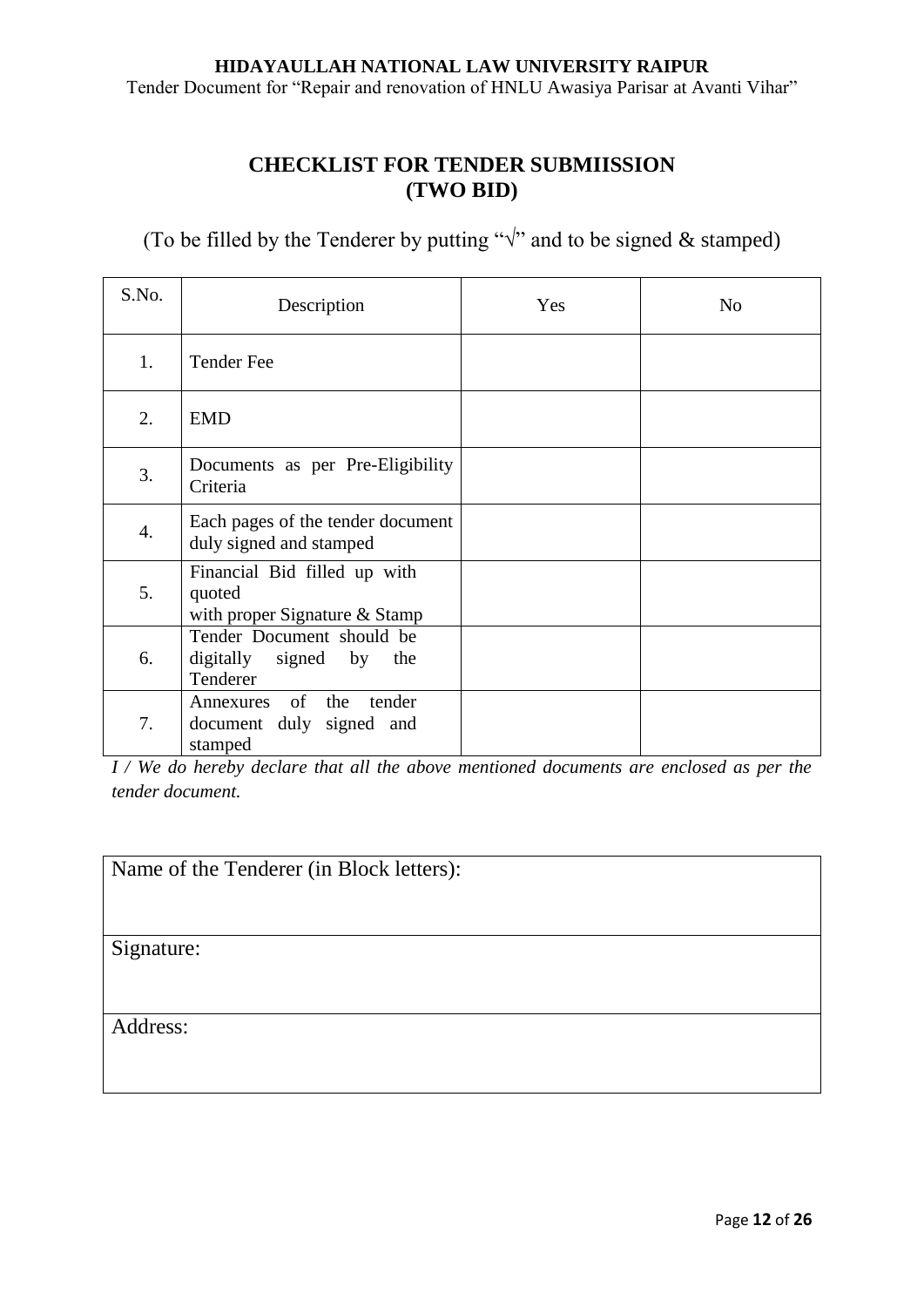# **HIDAYAULLAH NATIONAL LAW UNIVERSITY RAIPUR** Tender Document for "Repair and renovation of HNLU Awasiya Parisar at Avanti Vihar"

# FINANCIAL BID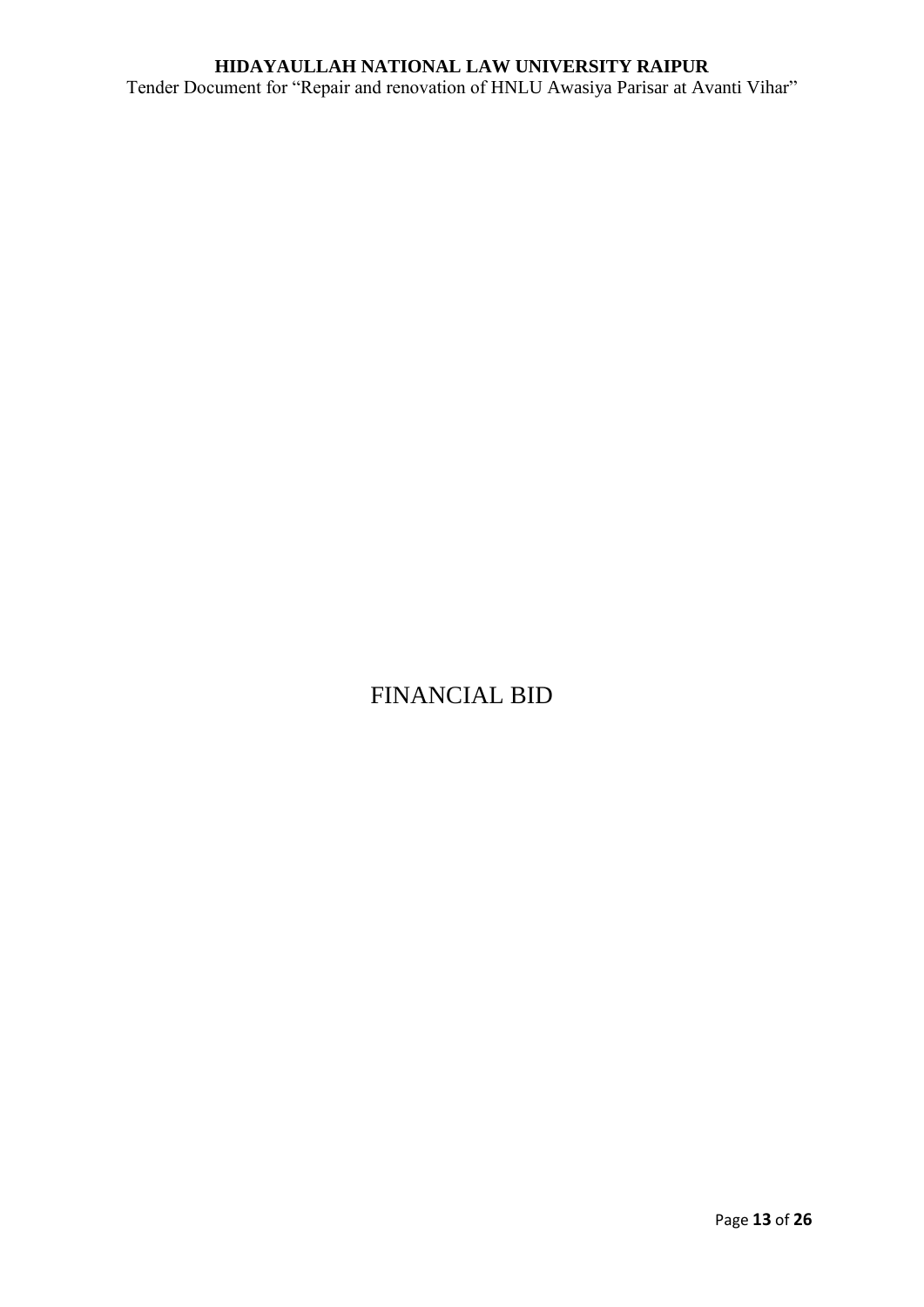Tender Document for "Repair and renovation of HNLU Awasiya Parisar at Avanti Vihar"

| S. No.         | <b>Description of item</b>                                                                                                                                                                                                                                                                                                                                                                                                                                                                                                                                                                                                                                                                                                                                                                                                                                                                                                                                                                                                                                                                             | Qty. | Unit | Rate | <b>Amount</b> |
|----------------|--------------------------------------------------------------------------------------------------------------------------------------------------------------------------------------------------------------------------------------------------------------------------------------------------------------------------------------------------------------------------------------------------------------------------------------------------------------------------------------------------------------------------------------------------------------------------------------------------------------------------------------------------------------------------------------------------------------------------------------------------------------------------------------------------------------------------------------------------------------------------------------------------------------------------------------------------------------------------------------------------------------------------------------------------------------------------------------------------------|------|------|------|---------------|
| 1              | Removing dry or oil bound distemper by<br>scraping sand papering and preparing the<br>surfaces smooth including necessary repair<br>to scratches etc. complete.                                                                                                                                                                                                                                                                                                                                                                                                                                                                                                                                                                                                                                                                                                                                                                                                                                                                                                                                        | 7456 | sqm  | 5.2  | 38771.2       |
| $\overline{2}$ | Wall painting with acrylic luxury emulsion<br>(plastic) paint of required shade to give an<br>shade<br>even<br>On new work (two or more coats).                                                                                                                                                                                                                                                                                                                                                                                                                                                                                                                                                                                                                                                                                                                                                                                                                                                                                                                                                        | 7456 | sqm  | 52.5 | 391440        |
| 3              | Painting exterior surface with PREMIUM<br>ACRYLIC SMOOTH exterior paint of<br>required shade as per manufacturer's<br>specifications to give protective<br>and<br>decorative finish including cleaning washing<br>of<br>surface<br>complete<br>etc.<br>with:<br>On new work (Two or more coats applied @<br>1.43 ltr/ 10 sqm over and including priming<br>coat of exterior primer applied $@ 2.20 \text{ kg}/10$<br>sqm)                                                                                                                                                                                                                                                                                                                                                                                                                                                                                                                                                                                                                                                                              | 1140 | sqm  | 74.5 | 84930         |
| $\overline{4}$ | Preparation of wall surface by applying a<br>coat of putty comprising of chalk mitti,<br>varnish and white lead in ratio $2\frac{1}{2}$ :1:1 ( $2\frac{1}{2}$<br>kg chalk mitti : 1 litre varnish : 1 kg white<br>lead) respectively, sand papering and making<br>the surface smooth to proper shape and<br>presentable conditions.                                                                                                                                                                                                                                                                                                                                                                                                                                                                                                                                                                                                                                                                                                                                                                    | 7456 | sqm  | 35   | 260960        |
| 5              | Providing and fixing double scaffolding<br>system (cup lock type) on the exterior side,<br>upto seven story height made with 40mm<br>dia. M.S. tube 1.5 m centre to centre<br>horizontal & vertical tubes joining with cup<br>& lock system with M.S. tubes, M.S. tube<br>challies, M.S. clamps and M.S. staircase<br>system in the scaffolding for working<br>platform etc. and maintaining it in a<br>serviceable condition for the required<br>duration as approved and removing it<br>thereafter. The scaffolding system shall be<br>stiffened with bracings, runners, connection<br>with the building etc wherever required for<br>inspection of work at required locations with<br>essential safety features for the workmen etc.<br>complete as per directions and approval of<br>Engineer-in-charge. The elevational area of<br>the scaffolding shall be measured for<br>payment purpose. The payment will be made<br>once irrespective of duration of scaffolding.<br>(To be used for maintenance work judicially<br>necessary deduction for scaffolding in the<br>existing item to be done). | 1012 | sqm  | 112  | 113344        |

# BILL OF QUANTITIES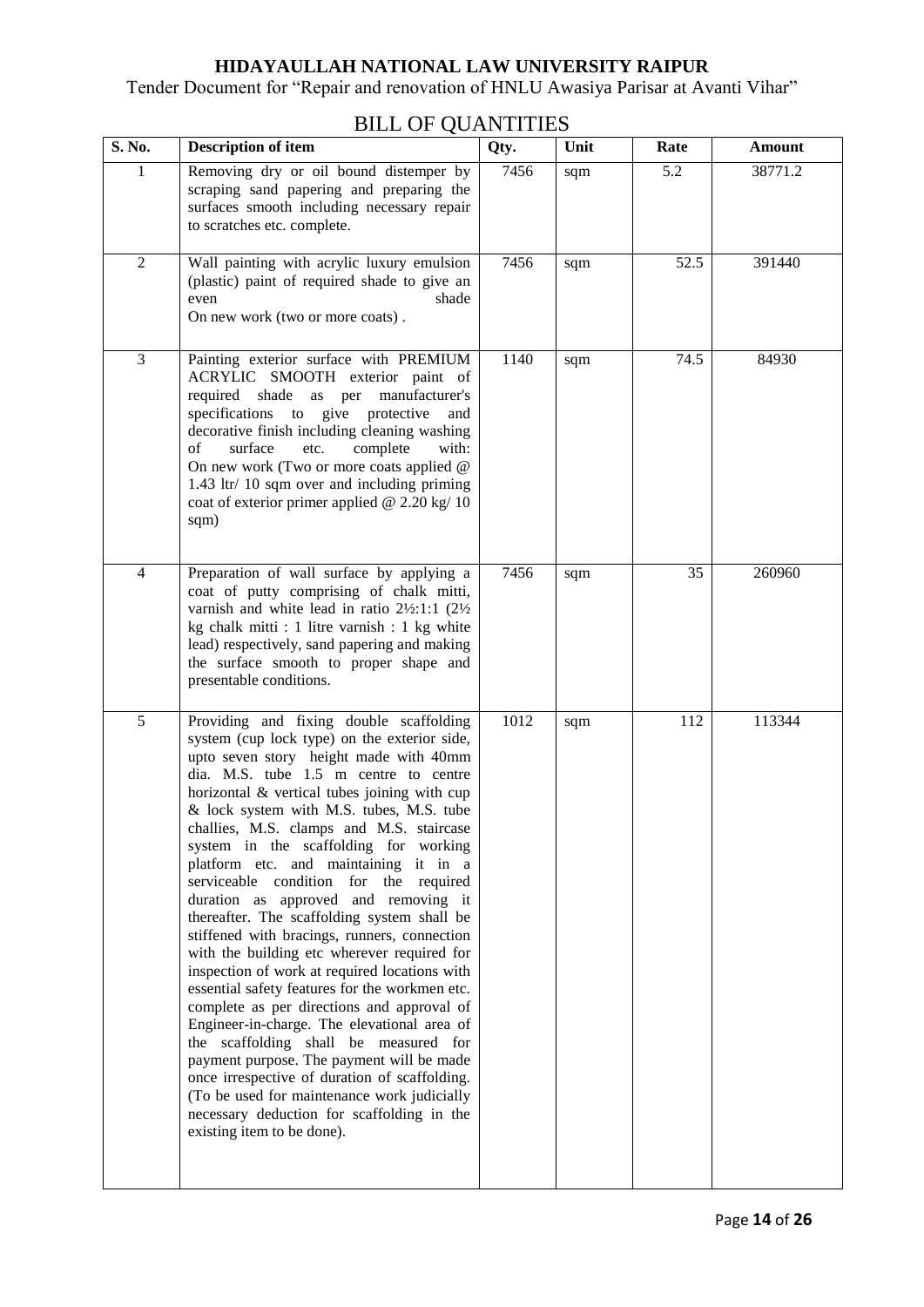| 6      | Applying one coat of cement primer on wall<br>surface (applied @ 0.80 litrs/10 sqm)<br>complete.                                                                                                                                                                                                                                                                                                                                                                                                                                                                                                                                                                                | 5523 | sqm | 23  | 127029    |
|--------|---------------------------------------------------------------------------------------------------------------------------------------------------------------------------------------------------------------------------------------------------------------------------------------------------------------------------------------------------------------------------------------------------------------------------------------------------------------------------------------------------------------------------------------------------------------------------------------------------------------------------------------------------------------------------------|------|-----|-----|-----------|
| $\tau$ | Premium synthetic enamel paint                                                                                                                                                                                                                                                                                                                                                                                                                                                                                                                                                                                                                                                  | 400  | sqm | 47  | 18,800    |
|        | Total-Part A(Rs.)                                                                                                                                                                                                                                                                                                                                                                                                                                                                                                                                                                                                                                                               |      |     |     | 1035274.2 |
|        | Part B                                                                                                                                                                                                                                                                                                                                                                                                                                                                                                                                                                                                                                                                          |      |     |     |           |
| 1      | Providing Water proofing treatment over<br>Roof, Wall, Chhajjas,<br>Balcony<br>with<br>Diamond Shield and Sealer coat<br><sub>or</sub><br>equivalent at leakage/<br>seepage<br>area<br>consisting of the operation:                                                                                                                                                                                                                                                                                                                                                                                                                                                             | 526  | sqm | 421 | 221446    |
|        | preparation roughening<br>Surface<br>(i)<br>οf<br>surface, opening of cracks in 'V' groove in<br>size of 5mm x 10m (WxD), filling of cracks<br>with putty of Diamond shield with laying<br>fiber glass mesh, Cleaning of surface by<br>scrubbing with steel wire/ Nylon brush.<br>Removing all dust particles and washing<br>with adequate water to clean completely.                                                                                                                                                                                                                                                                                                           |      |     |     |           |
|        | (ii) Providing and applying 1st coat of<br>diamond shield or equivalent compound<br>(having two component dry powder 80%<br>Chemical 20%                                                                                                                                                                                                                                                                                                                                                                                                                                                                                                                                        |      |     |     |           |
|        | (chemical having 30%)<br>solid contents)<br>making flexible waterproof and protective<br>modified mortar with minimum thickness<br>70-80 micron after proper mixing of both the<br>parts of compound along with laying of fiber<br>glass mesh (of weaving size of 10x10<br>yarn/inch duly coated with alkaline resistant<br>polymer). Allow the coating to set in natural<br>air for minimum 2 Hrs. After 1st coat apply<br>2nd coat with minimum thickness 100<br>micron of the same compound. Allow the<br>2nd coat to set in natural air for minimum 4<br>Hrs. Total consumption of the diamond<br>shield or equivalent in both coat should be @<br>17.90 kg for 10sqm area. |      |     |     |           |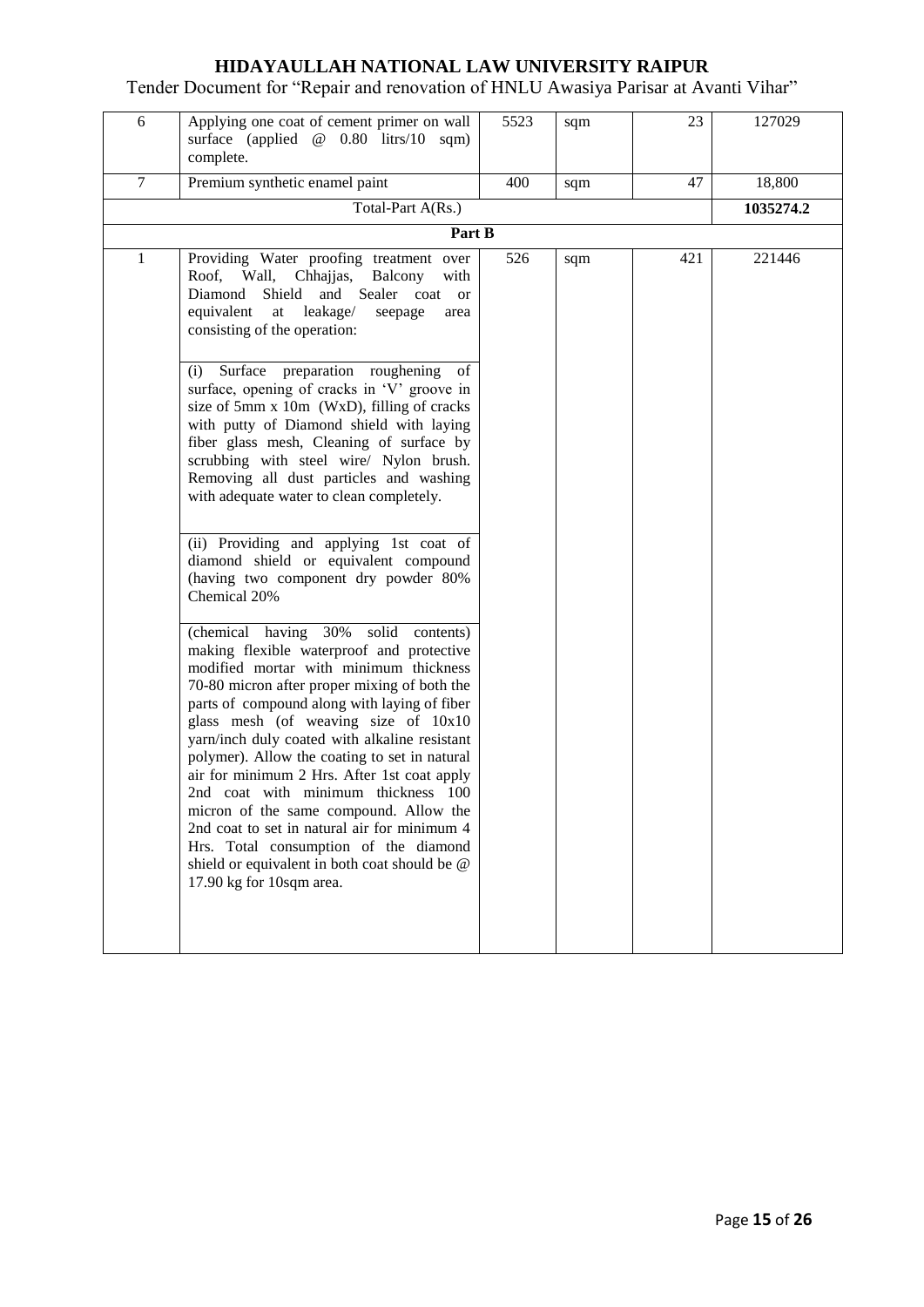| $\overline{2}$ | Providing and fixing plain cement concrete<br>fibre reinforced heavy duty designer glazed<br>floor tiles with uniform colour (for coloured<br>tiles) and texture conforming to IS: 1237 (for<br>and IS : 516 (for<br>abrasion wear)<br>compressive strength) of approved make,<br>colours, shades and size on cement Mortar<br>bed and jointing with grey cement slurry @<br>3.3kg per sqm including pointing in white<br>cement mixed with matching pigment<br>complete.<br>On wall and dados over 12 mm thick bed of<br>cement Mortar 1:3 (1 cement : 3 coarse sand) | 50    | sqm | 921  | 46050    |
|----------------|------------------------------------------------------------------------------------------------------------------------------------------------------------------------------------------------------------------------------------------------------------------------------------------------------------------------------------------------------------------------------------------------------------------------------------------------------------------------------------------------------------------------------------------------------------------------|-------|-----|------|----------|
| 3              | Providing stainless steel railing/ grill made of<br>S.S. flats, hollow S.S. pipe or square/<br>rectangular sections of approved design<br>fixing in stair case, balcony or other places<br>with metal fasteners and stainless steel bolts<br>complete.<br>etc<br>SS Grade 304                                                                                                                                                                                                                                                                                          | 791   | kg  | 525  | 415275   |
| $\overline{4}$ | Providing and laying nominal mix plain<br>with<br>concrete<br>crushed<br>cement<br>stone<br>aggregate using concrete mixer in all works<br>upto plinth level excluding cost of form<br>work.<br>1:3:6 (1 cement : 3 coarse sand : 6 graded<br>stone aggregate 40mm nominal size).                                                                                                                                                                                                                                                                                      | 2.8   | cum | 2970 | 8316     |
| 5              | Providing and laying nominal mix plain<br>with<br>crushed<br>cement<br>concrete<br>stone<br>aggregate using concrete mixer in all works<br>upto plinth level excluding cost of form<br>work.<br>1:1½:3 (1 cement : $1\frac{1}{2}$ coarse sand : 3 graded<br>stone aggregate 20mm nominal size).                                                                                                                                                                                                                                                                        | 9     | cum | 4073 | 36657    |
| 6              | Brick work with modular well burnt (open<br>bhatta) clay bricks of crushing strength not<br>less than 20 kg/sqcm and water absorption<br>not more than 25% in foundation and plinth<br>in:<br>Cement Mortar 1:6 (1 Cement : 6 Coarse<br>Sand)                                                                                                                                                                                                                                                                                                                          | 44.8  | cum | 3263 | 146182.4 |
| $\tau$         | Brick work with modular fly-ash lime bricks<br>(FaLG Bricks) confirming to IS:12894-2002<br>of class designation 4.0 in foundation and<br>plinth<br>in:<br>Cement Mortar 1:4 (1 cement : 4 coarse<br>sand)                                                                                                                                                                                                                                                                                                                                                             | 14.58 | cum | 3452 | 50330.16 |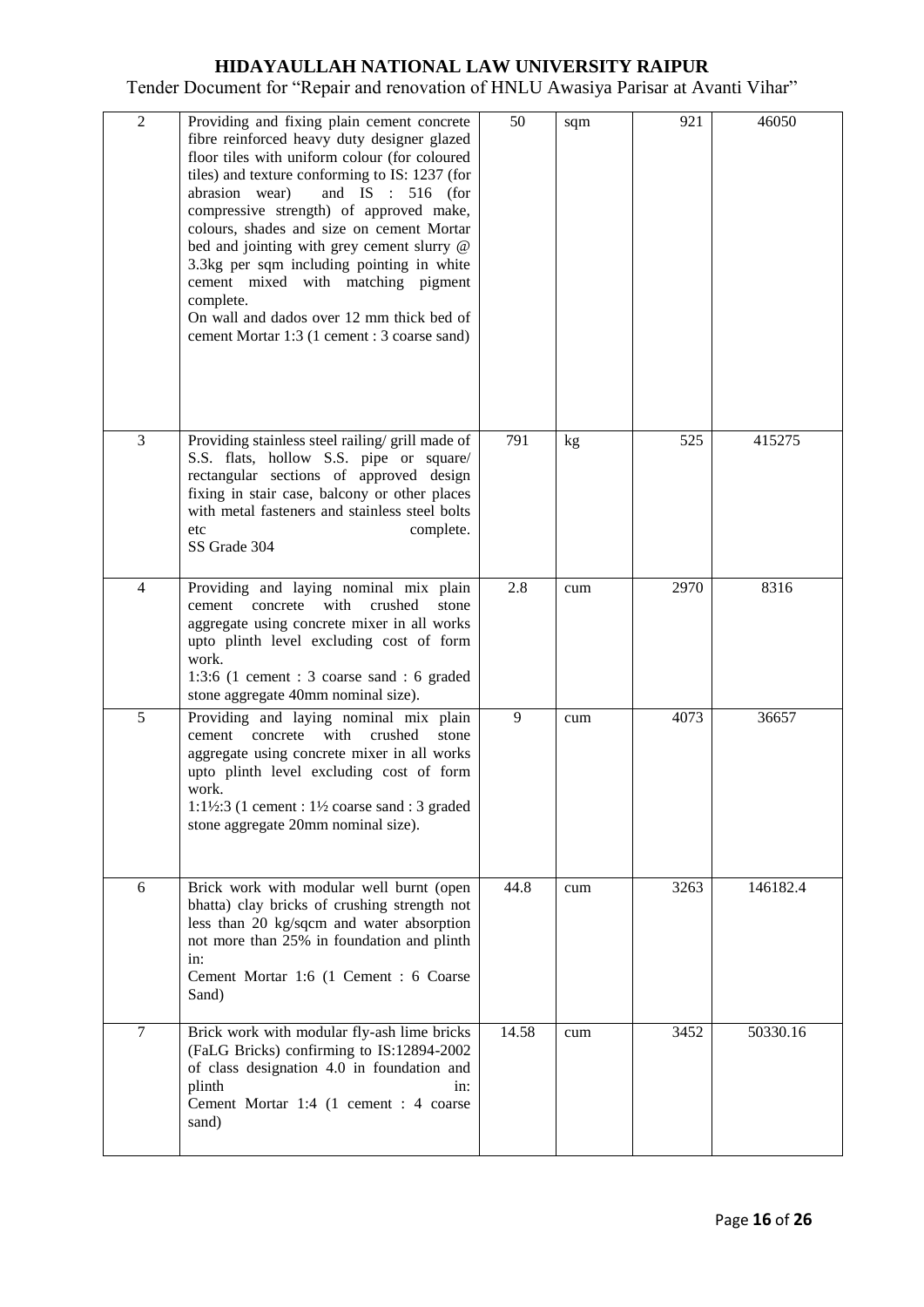| $\overline{8}$ | Providing<br>and<br>placing<br>in<br>position<br>reinforcement for R.C.C. work including<br>straightening, cutting, bending, binding etc.<br>complete as per drawings including cost of<br>binding wire in foundation and plinth all<br>complete:<br>Thermo-Mechanically treated bars FE 500D                                               | 872  | kg  | 54.5 | 47524  |
|----------------|---------------------------------------------------------------------------------------------------------------------------------------------------------------------------------------------------------------------------------------------------------------------------------------------------------------------------------------------|------|-----|------|--------|
| 9              | Providing and laying damp proof course<br>(upto 50mm thick) with plain cement<br>concrete 1:2:4 (1 cement : 2 coarse sand : 4<br>graded crushed stone aggregate 20mm<br>nominal size) including form work.                                                                                                                                  | 1.6  | cum | 4237 | 6779.2 |
| 10             | Providing and fixing form work including<br>centering,<br>shuttering,<br>strutting,<br>staging.<br>propping bracing etc. complete and including<br>removal<br>at<br>all<br>levels,<br>for:<br>its<br>Foundations, footings, bases of columns<br>plinth beam, curtain wall in any shape and<br>size and all type of wall below plinth level. | 65   | sqm | 139  | 9035   |
| 11             | Providing and fixing form work including<br>centring,<br>shuttering,<br>strutting,<br>staging,<br>propping bracing etc. complete and including<br>removal<br>all<br>levels,<br>for:<br>its<br>at<br>Wall of any thickness including attached<br>pilasters, buttresses etc. in super Structure.                                              | 336  | sqm | 228  | 76608  |
| 12             | Providing and making 12mm thick cement<br>plaster of mix: In cement Mortar 1:3 (1<br>cement: 3 fine sand)                                                                                                                                                                                                                                   | 444  | Sqm | 115  | 51060  |
| 13             | Providing and fixing broken glass 100 mm<br>high in spacing not more than 40 mm both<br>ways and laid in 50 mm thick (average)<br>cement mortar 1:4 (1cement : 4 coarse sand)<br>over compound walls, prapet walls and the<br>like.                                                                                                         | 36.8 | Sqm | 268  | 9862.4 |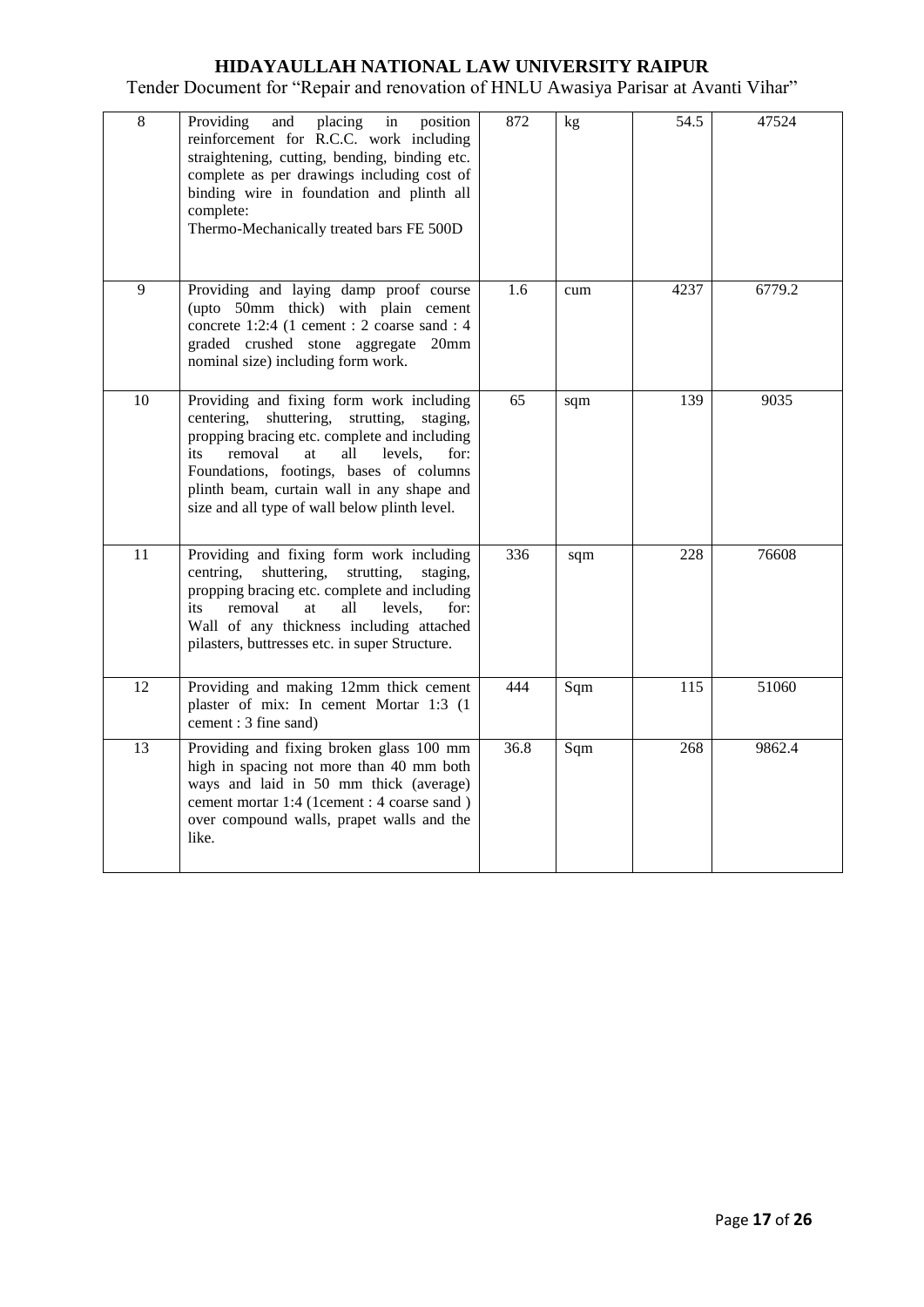| 14 |                                                                                                                                                                                                                                                                                                                                                                                                                                                                                                                                                                                                                                                                                         |      |                          |      |            |
|----|-----------------------------------------------------------------------------------------------------------------------------------------------------------------------------------------------------------------------------------------------------------------------------------------------------------------------------------------------------------------------------------------------------------------------------------------------------------------------------------------------------------------------------------------------------------------------------------------------------------------------------------------------------------------------------------------|------|--------------------------|------|------------|
|    | Providing and fixing concertina fencing with<br>reinforced barbed tape(R.B.T.) up to 3m<br>height of wall with existing angle iron in any<br>shape in one or more rows in horizontal/<br>vertical/inclined alignment tied with G.I.<br>staples and G.I. clips including necessary<br>bolts or G.I. barbed wire tied to angle iron all<br>complete as per direction of Engineer-in-<br>charge withreinforced barbed tape (R.B.T.) /<br>Spring core (2.5mm thick) wire of high<br>tensile strength of 165 kg/ sq.mm with tape<br>$(0.52$ mm thick) and weight $43.478$ gm/ metre<br>(cost of M.S. angle, C.C. blocks shall be<br>paidseparately)(RBT tape to be measured for<br>each row) | 460  | Rmt                      | 14   | 6440       |
| 15 | Providing and placing in position angle iron<br>post and strut of required size including<br>bottom to be split and bent at right angle in<br>opposite direction for required length and<br>drilling holes upto 10 mm dia as per<br>requirement including priming coat with red<br>oxide zinc chromate primer and placing the<br>post/ strut in cement concrete block.                                                                                                                                                                                                                                                                                                                  | 180  | kg                       | 69.5 | 12510      |
|    |                                                                                                                                                                                                                                                                                                                                                                                                                                                                                                                                                                                                                                                                                         |      | <b>Total-Part B (Rs)</b> |      | 1144075.16 |
|    | Part C                                                                                                                                                                                                                                                                                                                                                                                                                                                                                                                                                                                                                                                                                  |      |                          |      |            |
| 1  | Providing and laying nominal mix plain<br>with<br>crushed<br>concrete<br>cement<br>stone<br>aggregate using concrete mixer in all works<br>upto plinth level excluding cost of form                                                                                                                                                                                                                                                                                                                                                                                                                                                                                                     | 44.8 | Cum                      | 2970 | 133056     |
|    | work.<br>1:3:6 (1 cement : 3 coarse sand : 6 graded<br>stone aggregate 40mm nominal size).                                                                                                                                                                                                                                                                                                                                                                                                                                                                                                                                                                                              |      |                          |      |            |
| 2  | Providing and laying nominal mix plain<br>concrete with<br>crushed<br>cement<br>stone<br>aggregate using concrete mixer in all works<br>upto plinth level excluding cost of form<br>work.<br>$1:1\frac{1}{2}:3$ (1 cement : $1\frac{1}{2}$ coarse sand : 3 graded<br>stone aggregate 20mm nominal size).                                                                                                                                                                                                                                                                                                                                                                                | 70   | Cum                      | 4073 | 285110     |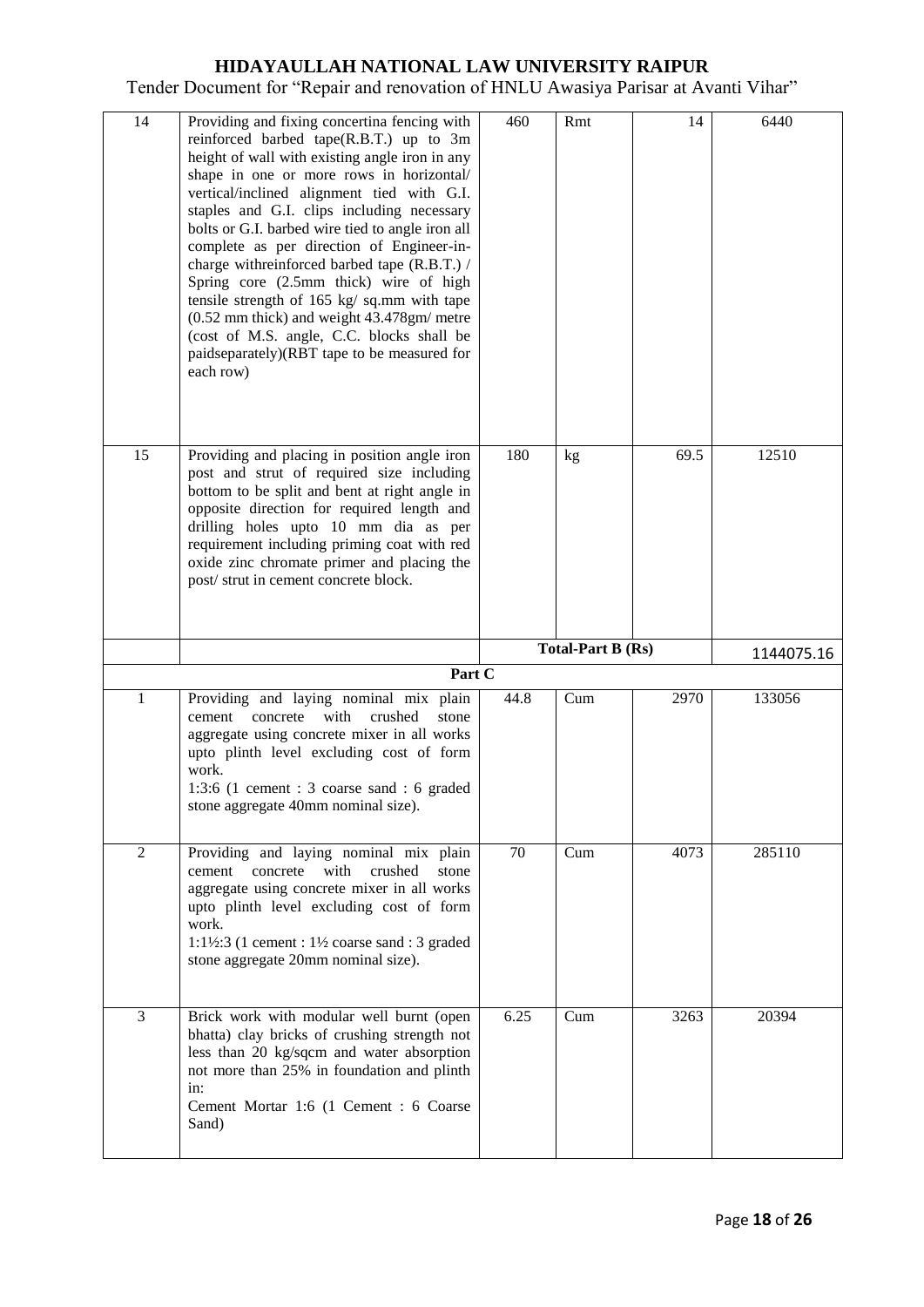| $\overline{4}$ | Providing<br>and<br>placing in<br>position<br>reinforcement for R.C.C. work including<br>straightening, cutting, bending, binding etc.<br>complete as per drawings including cost of<br>binding wire in foundation and plinth all<br>complete:<br>Thermo-Mechanically treated bars FE 500D                                         | 4632                             | Kg    | 54.5 | 252444        |
|----------------|------------------------------------------------------------------------------------------------------------------------------------------------------------------------------------------------------------------------------------------------------------------------------------------------------------------------------------|----------------------------------|-------|------|---------------|
| 5              | Providing and laying damp proof course<br>(upto 50mm thick) with plain cement<br>concrete 1:2:4 (1 cement : 2 coarse sand : 4<br>graded crushed stone aggregate 20mm<br>nominal size) including form work.                                                                                                                         | 1.6                              | Cum   | 4237 | 6779.2        |
| 6              | Providing and fixing form work including<br>centering, shuttering, strutting, staging,<br>propping bracing etc. complete and including<br>removal<br>all<br>levels,<br>its<br>at<br>for:<br>Foundations, footings, bases of columns<br>plinth beam, curtain wall in any shape and<br>size and all type of wall below plinth level. | 65                               | Sqm   | 139  | 9035          |
| $\tau$         | Providing and fixing form work including<br>centring,<br>shuttering,<br>strutting,<br>staging,<br>propping bracing etc. complete and including<br>removal<br>all<br>levels,<br>for:<br>its<br>at<br>Wall of any thickness including attached<br>pilasters, buttresses etc. in super Structure.                                     | 336                              | sqm   | 228  | 76608         |
| 8              | Providing and making 12mm thick cement<br>plaster of mix: In cement Mortar 1:3 (1<br>cement: 3 fine sand)                                                                                                                                                                                                                          | 444                              | Sqm   | 115  | 51060         |
| 9              | 8 mm thick Table rubbed polished Granite<br>stone tile in risers and treads of steps skirting<br>dado and pillars laid on 12mm (Average)<br>thick base of cement mortar 1:3 (1 cement : 3<br>coarse sand) and jointed with grey cement<br>slurry including rubbing and polishing etc.<br>complete. Granite stone black             | 84                               | Sqm   | 1402 | 117768        |
| 10             | Excavation for all types and sizes of<br>foundations, trenches and drains or for any<br>including disposal<br>other purpose<br>of<br>excavated stuff upto 1.5 m lift and lead upto<br>50m (at least 5m away from the excavated<br>area), including dressing and leveling of pits.<br>In all types of soils.                        | 224                              | cu.m. | 184  | 41216         |
|                |                                                                                                                                                                                                                                                                                                                                    | Total-Part C (Rs)<br>9,93,470.00 |       |      |               |
| Sr. no         | Part D (Lift Work)<br><b>Description of item</b>                                                                                                                                                                                                                                                                                   |                                  | Unit  | Rate | <b>Amount</b> |
|                |                                                                                                                                                                                                                                                                                                                                    | Qty.                             |       |      |               |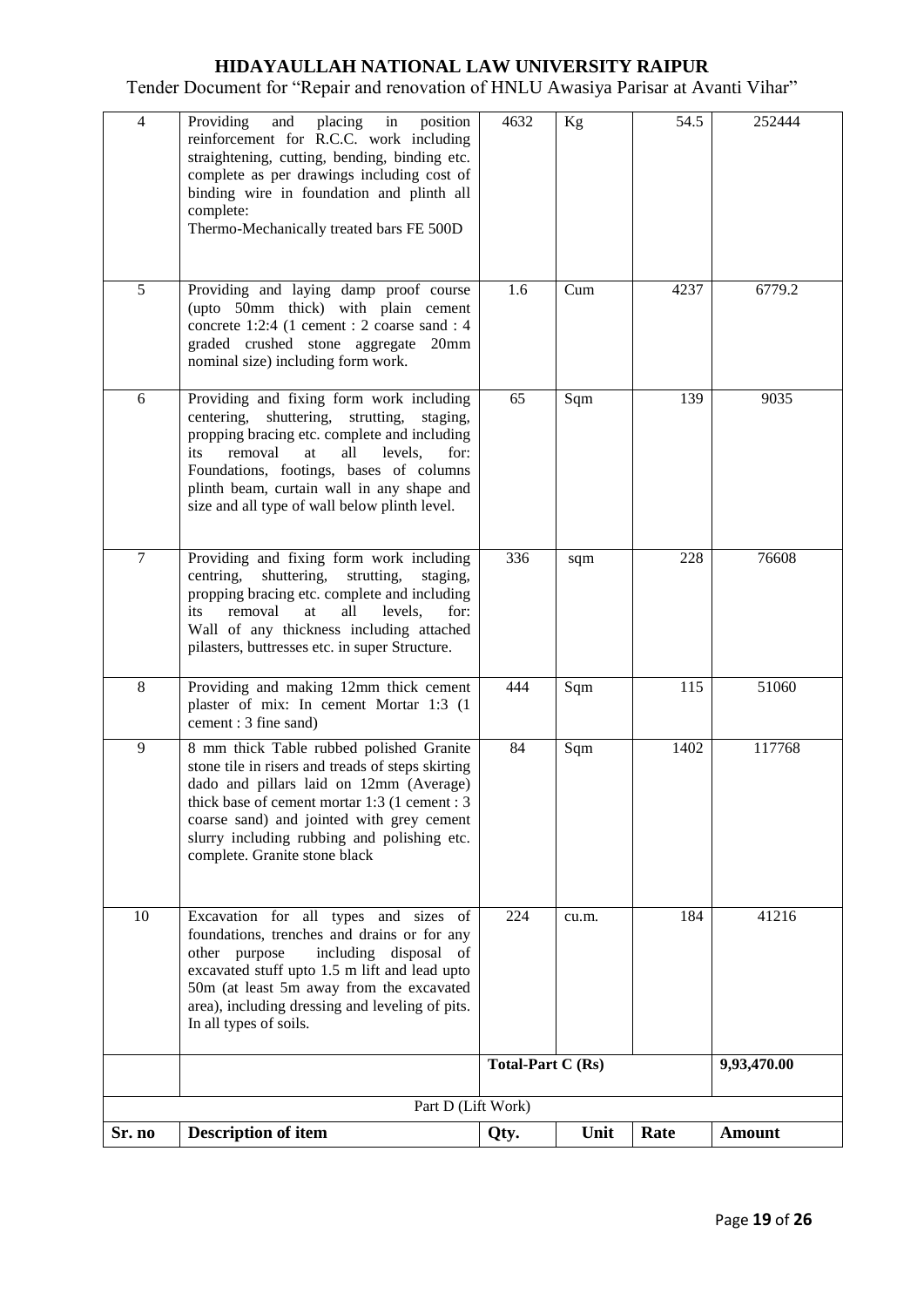| 1      | Installing, Testing<br>Supply,<br>and                                         | <b>ONE</b> |             | 9,50,000 | 9,50,000 |
|--------|-------------------------------------------------------------------------------|------------|-------------|----------|----------|
|        | Commissioning of Passenger<br>Lifts                                           |            | <b>EACH</b> |          |          |
|        | Gearless, AC VVVF type, suitable for                                          |            | (Lump       |          |          |
|        | operation on 3-phase, 415 Volts, 50 Hz.,                                      |            | sum)        |          |          |
|        | AC electric power supply with motor,                                          |            |             |          |          |
|        | control panel, electrical panel of<br>lift                                    |            |             |          |          |
|        | suitable capacity<br>with all safety                                          |            |             |          |          |
|        | protection with switchgear, electrical                                        |            |             |          |          |
|        | cable & its connection from LT main                                           |            |             |          |          |
|        | panel board installed at ground floor                                         |            |             |          |          |
|        | inside building required for lift, guide                                      |            |             |          |          |
|        | rails, ropes, counter weight etc. car<br>enclosure, Car and landing doors,    |            |             |          |          |
|        | complete with all operating, control $\&$                                     |            |             |          |          |
|        | safety accessories & devices providing                                        |            |             |          |          |
|        | automatic rescue device with<br>dry                                           |            |             |          |          |
|        | maintenance free batteries, hand rails on                                     |            |             |          |          |
|        | three sides, voice announcements system                                       |            |             |          |          |
|        | in car to announce the position of                                            |            |             |          |          |
|        | elevator etc complete in hoist way as the                                     |            |             |          |          |
|        | car passes or stops at a floor served by                                      |            |             |          |          |
|        | elevator, Braille button inside the car &                                     |            |             |          |          |
|        | at each landing complete complying                                            |            |             |          |          |
|        | with relevant IS codes & requirement of                                       |            |             |          |          |
|        | local authorities, getting approval of<br>concerned state/ central government |            |             |          |          |
|        | authorities including 12 months                                               |            |             |          |          |
|        |                                                                               |            |             |          |          |
|        |                                                                               |            |             |          |          |
|        |                                                                               |            |             |          |          |
|        |                                                                               |            |             |          |          |
|        |                                                                               |            |             |          |          |
|        | guarantee with free maintenance and                                           |            |             |          |          |
|        | replacements of equipment $\&$ spares as                                      |            |             |          |          |
|        | per the following specifications and                                          |            |             |          |          |
|        | features-                                                                     |            |             |          |          |
|        |                                                                               |            |             |          |          |
| (i)    | Capacity 04 Persons, 320 kg                                                   |            |             |          |          |
|        | (Approximate)                                                                 |            |             |          |          |
| (ii)   | Speed: 1.0 meter/ second or as per                                            |            |             |          |          |
|        | standards                                                                     |            |             |          |          |
| (iii)  | Floors: $(G+2)$ - Ground, First &                                             |            |             |          |          |
|        | Second                                                                        |            |             |          |          |
| (iv)   | Car Travel: 4.70 mtrs (approx)                                                |            |             |          |          |
| (v)    | Overhead-4500mm                                                               |            |             |          |          |
| (vi)   | Pit depth -1600mm                                                             |            |             |          |          |
| (vii)  | Car dimensions 1300 mm wide x 1350m                                           |            |             |          |          |
|        | deep x 2300mm high (Approximate)                                              |            |             |          |          |
| (viii) | Door opening 900mm wide x 2100mm                                              |            |             |          |          |
|        | high (Approximate)                                                            |            |             |          |          |
|        |                                                                               |            |             |          |          |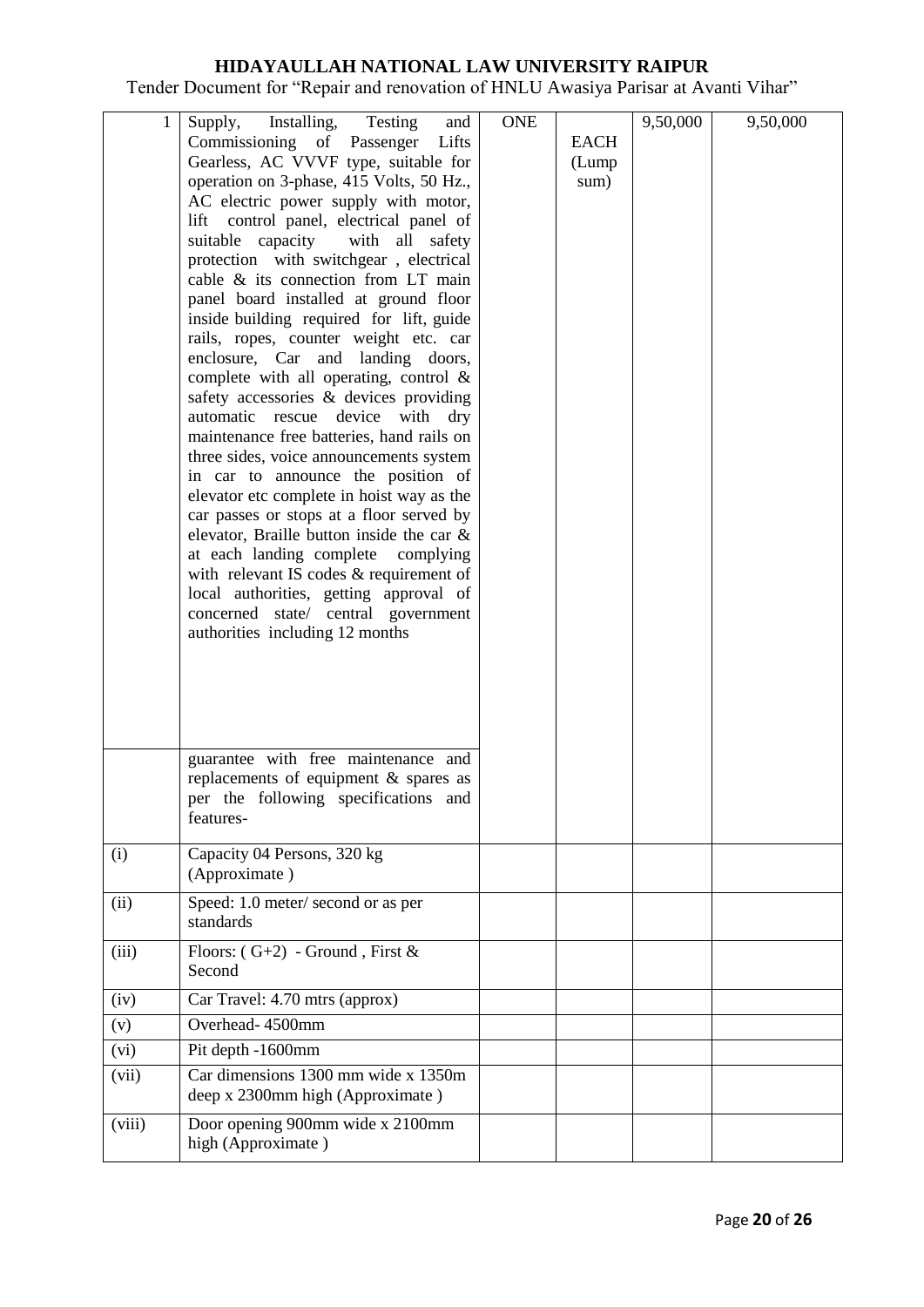| (ix)                     | Hoist way dimensions 1850 mm wide x<br>1850 mm deep                                                                                                                   |  |  |
|--------------------------|-----------------------------------------------------------------------------------------------------------------------------------------------------------------------|--|--|
| (x)                      | Stops & opening: 2 stops, 2 openings                                                                                                                                  |  |  |
| (xi)                     | Drive: Alternating Current Voltage<br>Frequency, V3 F                                                                                                                 |  |  |
| (xii)                    | Controller: AC variable voltage and<br>variable frequency, V3F                                                                                                        |  |  |
| (xiii)                   | Automatic rescue device complete with<br>dry maintenance free batteries as<br>required                                                                                |  |  |
| (xiv)                    | Operation: Microprocessor based single<br>automatic push button/duplex-Simplex                                                                                        |  |  |
| $\left( xy\right)$       | Selective collective with / without<br>attendant.                                                                                                                     |  |  |
| (xvi)                    | Power: 415 V, 3 phase, 50 Hz, 4 wires<br>system                                                                                                                       |  |  |
| (xvii)                   | Type of doors:                                                                                                                                                        |  |  |
| (a)                      | Car door 2 panel automatic centre<br>opening with ACVF drive in Hairline<br><b>Stainless Steel finish</b>                                                             |  |  |
| (b)                      | Landing door 2 panel automatic centre<br>opening (left) in Hairline Stainless Steel<br>finish on 2 floors                                                             |  |  |
| (xviii)                  | Car design Grace - All car walls in<br>Stainless steel Hairline finish                                                                                                |  |  |
| (xix)                    | Car suspended ceiling Hairline Stainless<br>Steel finish with Square LED for car                                                                                      |  |  |
|                          | lighting                                                                                                                                                              |  |  |
| $(\mathbf{X}\mathbf{X})$ | Car flooring 2mm thick PVC flooring -<br>Lemon or as per approval                                                                                                     |  |  |
|                          | Stainless steel hand rail provided on<br>rear wall of car not less than 600mm<br>long 900mm above floor level to be<br>fixed adjacent to control panel in lift car    |  |  |
| (xxi)                    | Voice announcement system in the car<br>to announce the position of the elevator<br>in the hoist way as the car passes or<br>slops at a floor served by the elevator. |  |  |
|                          | Machine type & Location - Gearless<br>machine in machine room located<br>directly above lift well.                                                                    |  |  |
| (xxii)                   |                                                                                                                                                                       |  |  |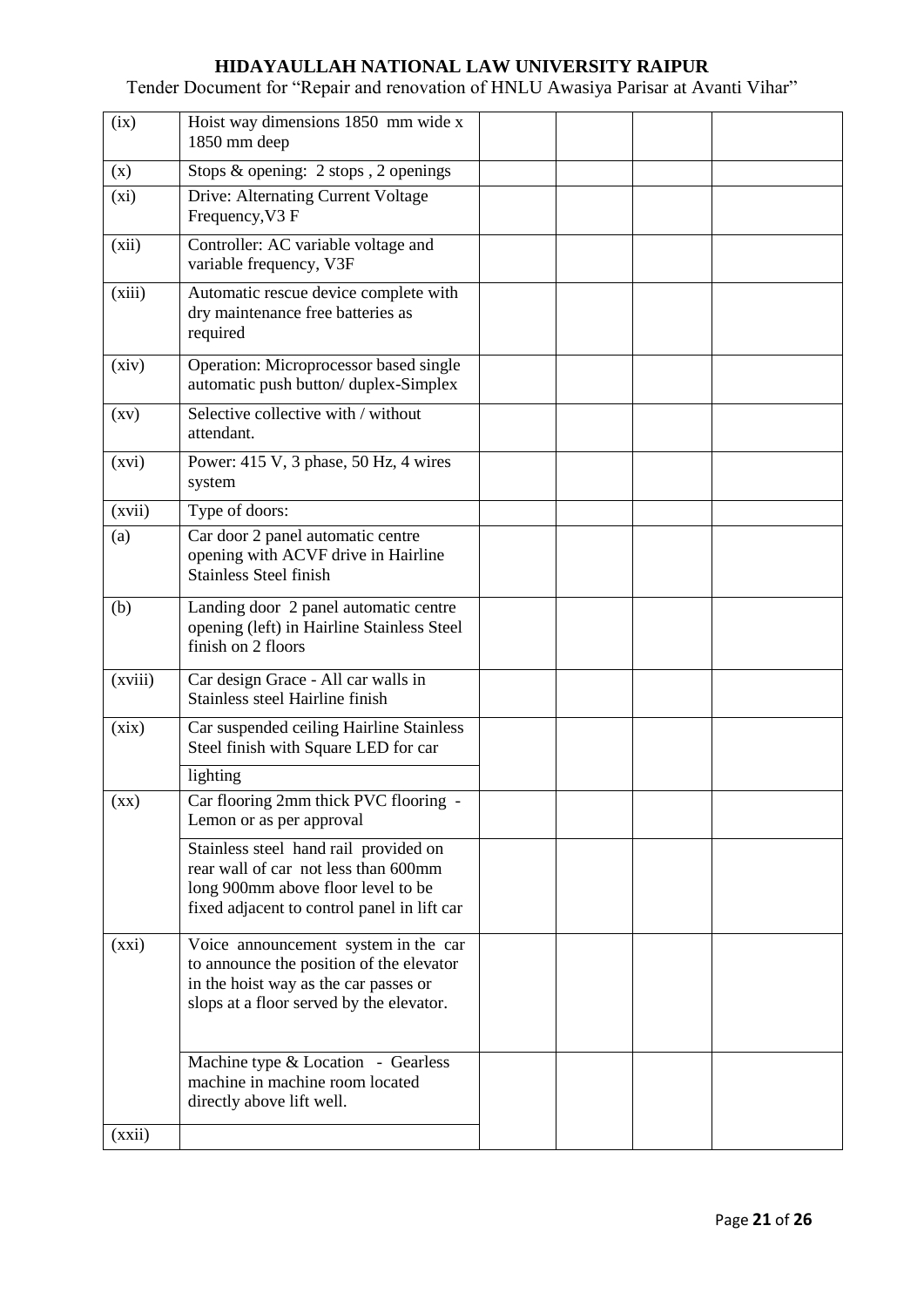| (xxiii)            | <b>Control Simplex Collective Selective</b><br>Control                                                                                                                                                                   |  |  |
|--------------------|--------------------------------------------------------------------------------------------------------------------------------------------------------------------------------------------------------------------------|--|--|
| (xxiv)             | Car operating panel Full height - flush<br>mounted                                                                                                                                                                       |  |  |
| (xxy)              | Landing operating panel Individual<br>landing operating panel for each elevator                                                                                                                                          |  |  |
| (xxvi)             | Provision of electrical panel of suitable<br>capacity with all safety protection<br>with electrical cable & its connection<br>from LT main panel board installed at<br>ground floor inside building required<br>for lift |  |  |
|                    | Features included:                                                                                                                                                                                                       |  |  |
| (xxvii)            | Alarm button in car operating panel with<br>battery back-up                                                                                                                                                              |  |  |
|                    | Automatic operation for car fan                                                                                                                                                                                          |  |  |
|                    | Adjustable door open time                                                                                                                                                                                                |  |  |
| (a)                | Anti-nuisance (empty car)                                                                                                                                                                                                |  |  |
| (b)                | Anti-nuisance (car call cancellation at<br>direction reversal)                                                                                                                                                           |  |  |
| (c)                | Blower fan in car for ventilation                                                                                                                                                                                        |  |  |
| (d)                | Braille on push buttons                                                                                                                                                                                                  |  |  |
| (e)                | Car call cancellation by double pressing<br>floor button in car operation panel                                                                                                                                          |  |  |
| (f)                | Door open and door close buttons in car<br>operating panel                                                                                                                                                               |  |  |
| (g)                | Door closing retries                                                                                                                                                                                                     |  |  |
| (h)                | Door nudging                                                                                                                                                                                                             |  |  |
| (i)                | Emergency light                                                                                                                                                                                                          |  |  |
| (j)                | Full load by-pass                                                                                                                                                                                                        |  |  |
| (k)                | Home landing                                                                                                                                                                                                             |  |  |
| (1)                | Infra-red screen for car door                                                                                                                                                                                            |  |  |
| (m)                | Intercom                                                                                                                                                                                                                 |  |  |
| (n)                | Jammed landing operating panel call<br>button by-pass                                                                                                                                                                    |  |  |
| $\left( 0 \right)$ | Motor overheat protection                                                                                                                                                                                                |  |  |
| (p)                | Overload function with audio-visual<br>indication in car operating panel                                                                                                                                                 |  |  |
| (q)                | Phase failure and phase reversal<br>protection                                                                                                                                                                           |  |  |
| (r)                | Automatic rescue device in case of<br>power failure                                                                                                                                                                      |  |  |
| (s)                | Red dot matrix scrolling display in car<br>operating panel-KDS90                                                                                                                                                         |  |  |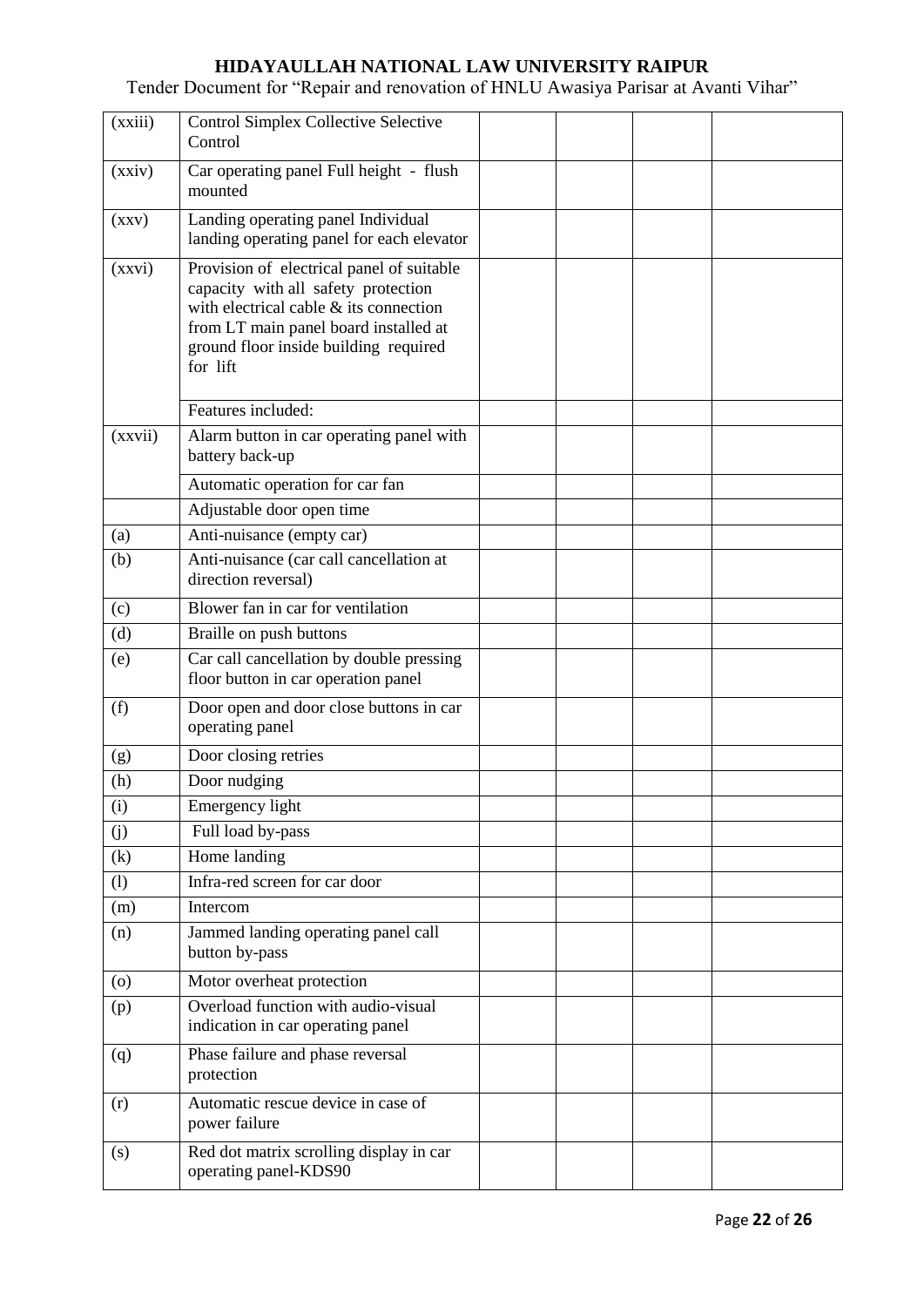| (t)                                                                                                                                                                                                                           | Red dot matrix scrolling display in<br>landing operating panel on All Floors-<br>$KDS-90$ |                             |                |  |  |  |  |
|-------------------------------------------------------------------------------------------------------------------------------------------------------------------------------------------------------------------------------|-------------------------------------------------------------------------------------------|-----------------------------|----------------|--|--|--|--|
| (u)                                                                                                                                                                                                                           | Fireman control                                                                           |                             |                |  |  |  |  |
| (v)                                                                                                                                                                                                                           | Provision of landline telephone<br>extension for emergency -Three way<br>Intercom         |                             |                |  |  |  |  |
| (w)                                                                                                                                                                                                                           | Fireman emergency return                                                                  |                             |                |  |  |  |  |
|                                                                                                                                                                                                                               | <b>TOTAL Part D</b>                                                                       |                             | Rs. 9,50,000/- |  |  |  |  |
|                                                                                                                                                                                                                               | <b>Total Cost of Work Excluding GST</b><br>41,22,819.30                                   |                             |                |  |  |  |  |
|                                                                                                                                                                                                                               |                                                                                           | <b>Total Amount say Rs.</b> | 41,22,819      |  |  |  |  |
|                                                                                                                                                                                                                               | (Rupees Forty One Lakh Twenty Two Thousand Eight Hundred Nineteen Only Only)              |                             |                |  |  |  |  |
|                                                                                                                                                                                                                               | Note: The rates mentioned above are exclusive of GST/ all taxes.                          |                             |                |  |  |  |  |
| % $\int$ in<br>After understanding the terms and conditions of the tender, I agree to execute the work at<br>figure] ABOVE / BELOW / AT PAR (<br>percent) [in words] ABOVE / BELOW/ AT PAR of estimated<br>amount/item rates. |                                                                                           |                             |                |  |  |  |  |
| Note:- If the item rate is above the estimated cost against any item, justification for higher cost may<br>be provided separately.                                                                                            |                                                                                           |                             |                |  |  |  |  |
| Signature of the Contractor with Date & Seal                                                                                                                                                                                  |                                                                                           |                             |                |  |  |  |  |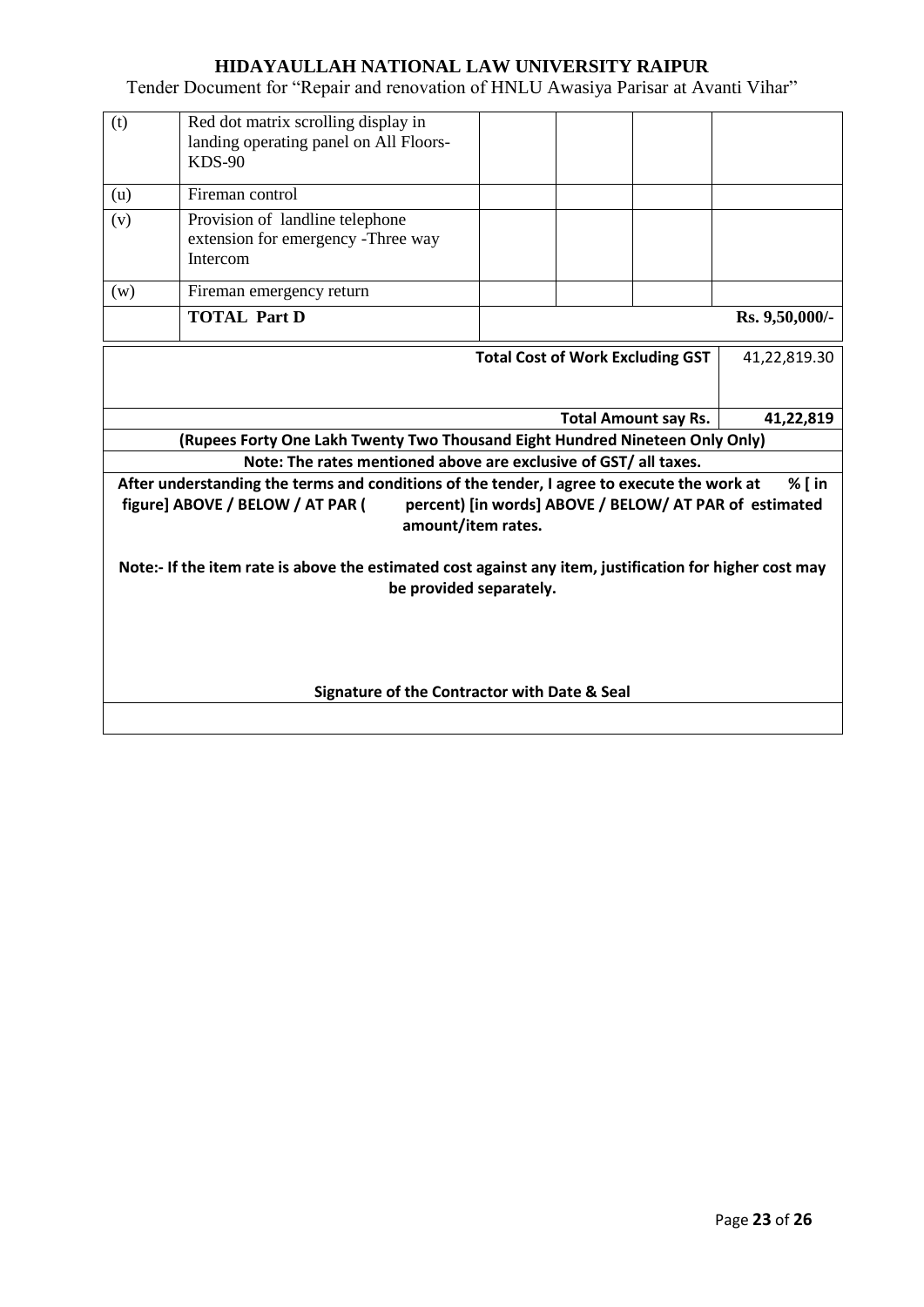Tender Document for "Repair and renovation of HNLU Awasiya Parisar at Avanti Vihar"

**REF TENDER NO. NAME OF WORK**: "

| <b>NAME</b>              | OF | AGENCY: |  |
|--------------------------|----|---------|--|
|                          |    |         |  |
| To,                      |    |         |  |
| The Registrar,           |    |         |  |
| HNLU,                    |    |         |  |
| Nava Raipur, Atal Nagar, |    |         |  |
| Chhattisgarh             |    |         |  |
|                          |    |         |  |

Sirs,

With reference to the notice Inviting Tender, I/We have gone through the tender documents issued to us. I/We have also gone through the general conditions of the contract of HNLU. I/We here by confirm that I/We shall abide by terms and conditions of General conditions of the contract including form of tender, Invitation to Tender etc. I/We hereby declare that, I/We have visited, inspected and examined the site and its surroundings and well aware about the prevailing site conditions. I / we have satisfied ourselves before submitting this tender; obtained information about the nature of work, facilities that may be required and obtained necessary information about working conditions, risk contingencies etc., which may influence this tender. We hereby offer to execute & maintain the work during the defect liability period in conformity with the tender conditions at the respective rates quoted by us.

Signature of the contractor(s)

Name of Agency with complete address & email ID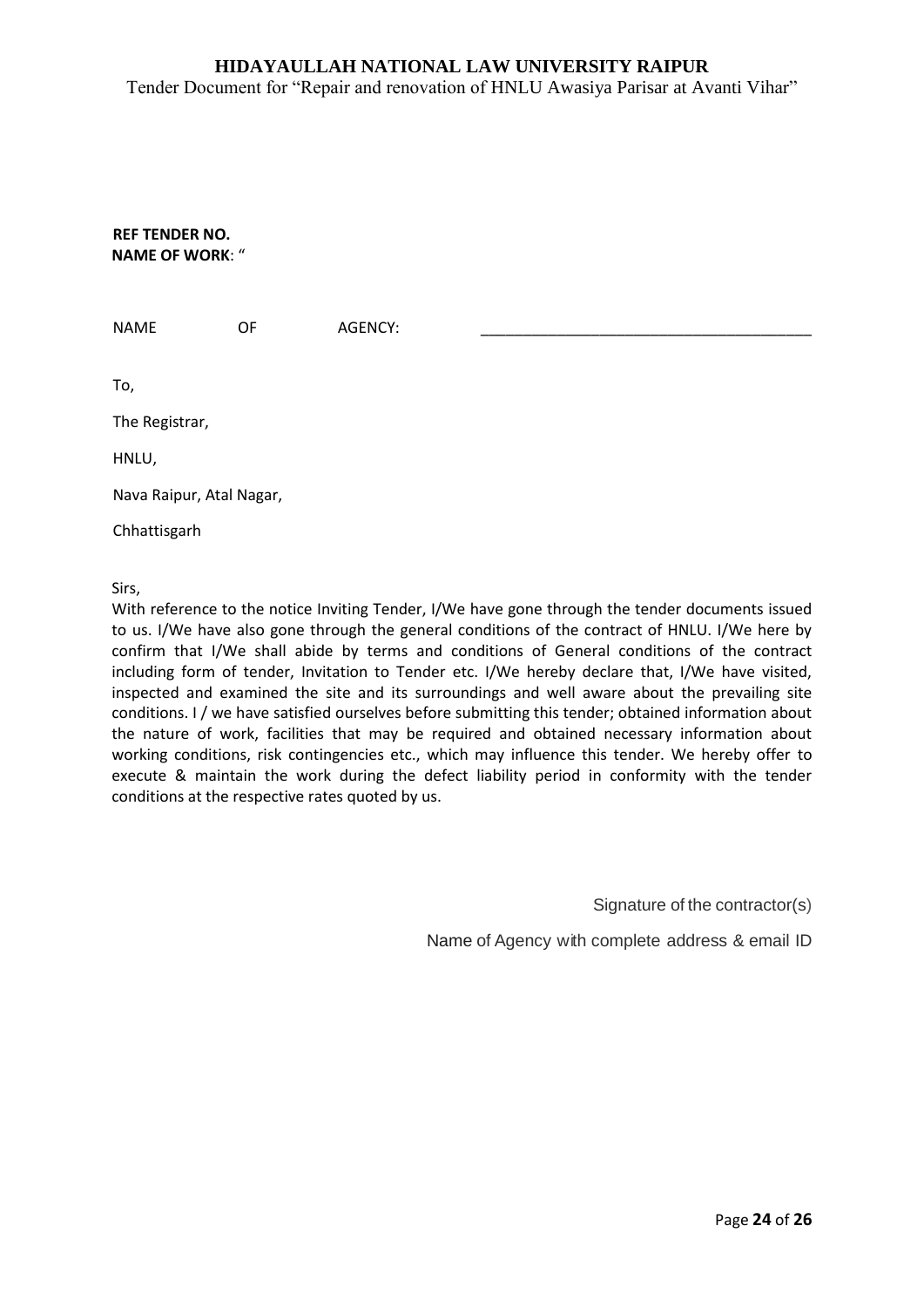Tender Document for "Repair and renovation of HNLU Awasiya Parisar at Avanti Vihar"

FORM OF APPLICATION BY THE CONTRACTOR FOR SEEKING EXTENSION OF TIME

- 1. Name of contractor
- 2. Name of work as given in the agreement
- 3. Agreement no
- 4. Estimated amount put tender
- 5. Date of commencement of work as per tender
- 6. Period allowed for completion of work as per agreement
- 7. Date of completion stipulated in agreement
- 8. Period for which extension of time if has been given by authority previously

letter no. and date Extension granted in Months and days

- (a) 1st extension......................................................
- (b) 2nd extension
- (c) Total extension previously given

9. Reasons for which current extension is sought (copies of the previous applications should be attached)

10. Period for which extension is applied for

11. Hindrances on account of which extension is applied for with dates on which hindrances occurred and the period for which these are likely to last (With copy to the Engineer-incharge)

Signature of Contractor Dated